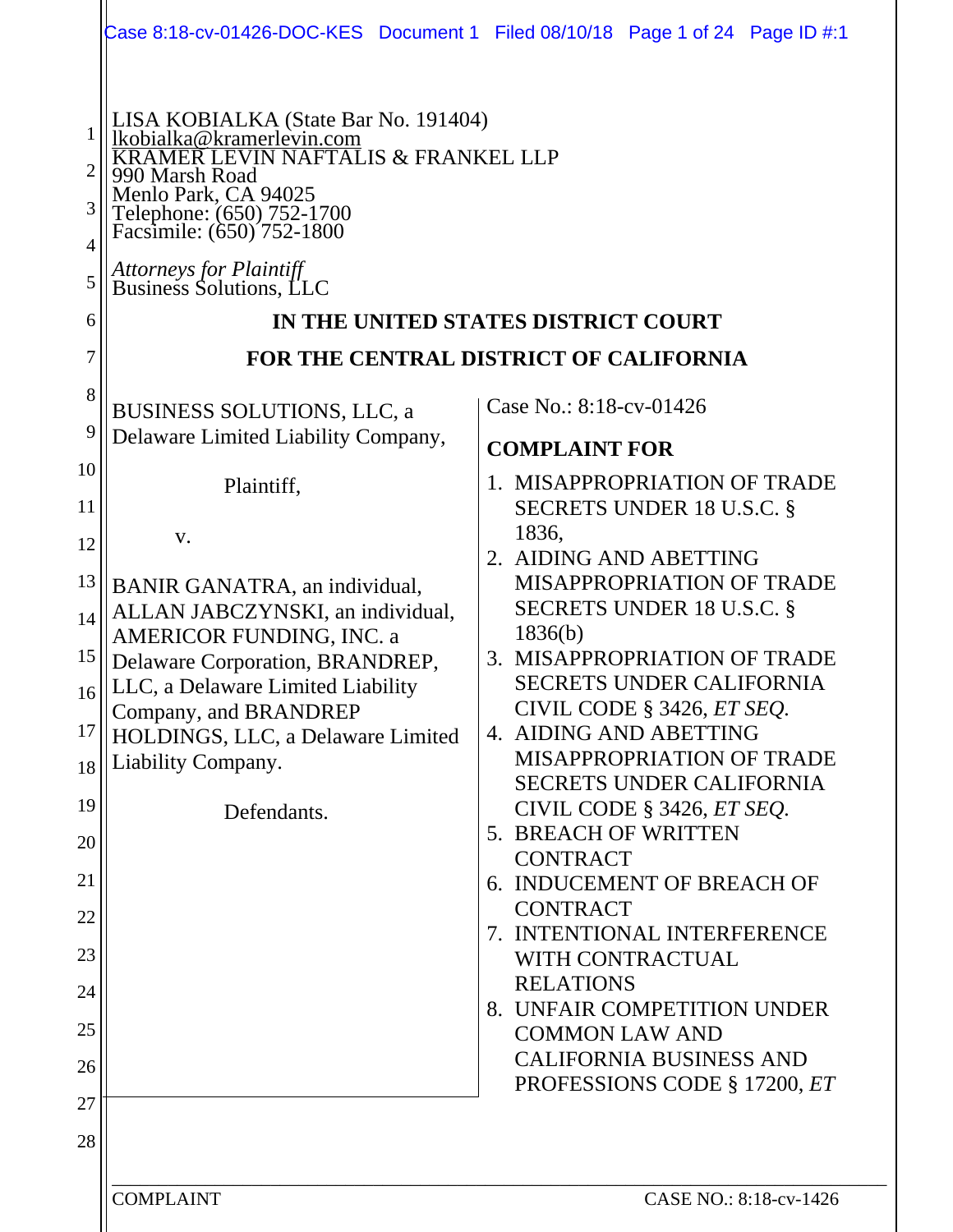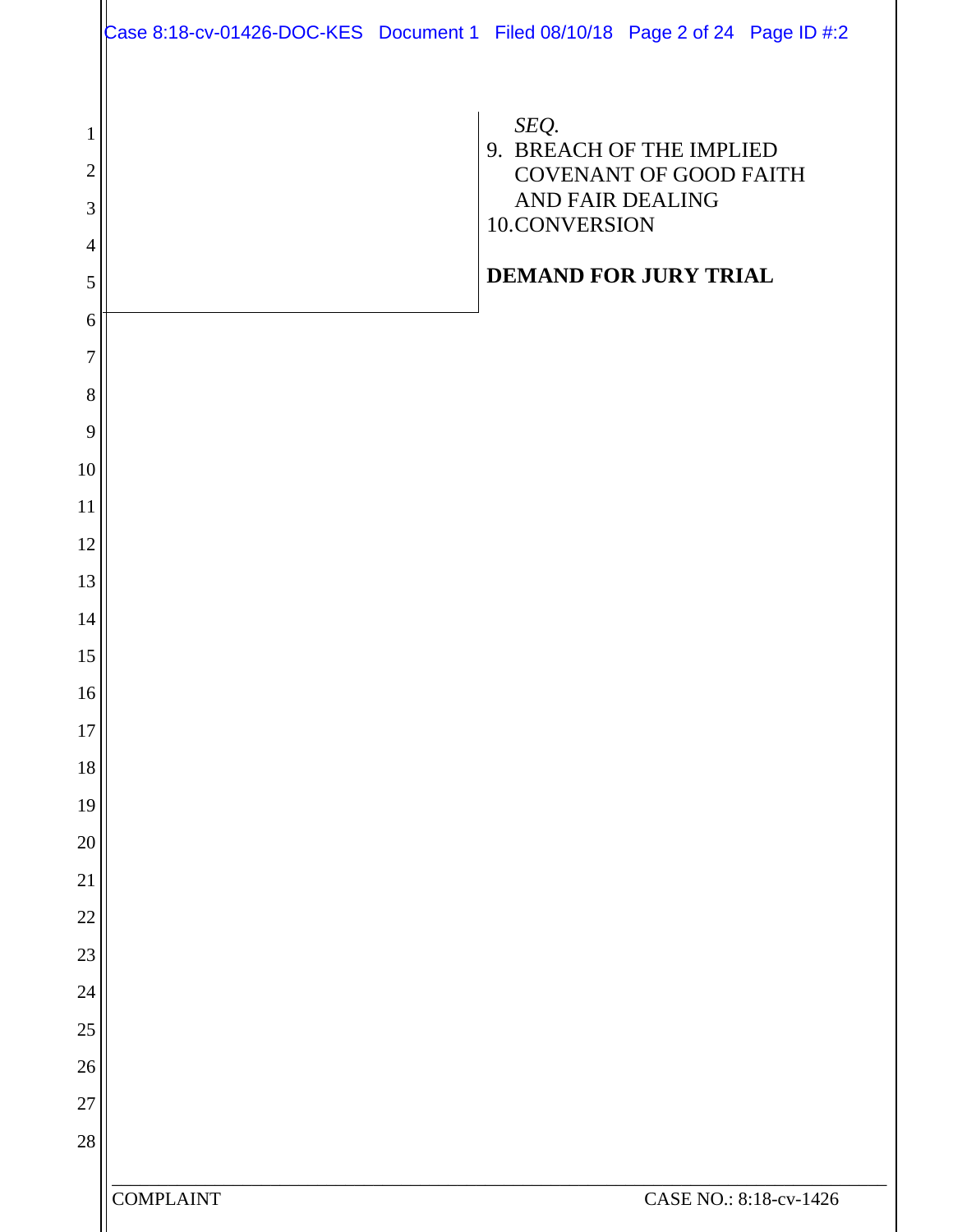# **COMPLAINT**

2 3 4 5 6 7 8 9 10 11 12 13 14 15 16 17 Plaintiff Business Solutions, LLC ("Business Solutions") files this Complaint for: (1) misappropriation of trade secrets under the Defend Trade Secrets Act ("DTSA"), 18 U.S.C. § 1836, (2) aiding and abetting of misappropriation of trade secrets under the Defend Trade Secrets Act ("DTSA"), 18 U.S.C. § 1836, (3) misappropriation of trade secrets under California Civil Code § 3426, et seq., (4) aiding and abetting of misappropriation of trade secrets under California Civil Code § 3426, et seq., (5) breach of written contract, (6) inducement of breach of contract, (7) intentional interference with contractual relations, (8) unfair competition under California Business and Professions Code § 17200, *et seq.*, (9) breach of the implied covenant of good faith and fair dealing, and (10) conversion. Business Solutions asserts Counts I- IV, VI-VIII, and X against Defendant Banir Ganatra ("Ganatra"); Counts I-V, VII-X against Defendant Allan Jabczynski ("Jabczynski"); Counts I-IV, VI, VII, and VIII against Defendant Americor Funding, Inc. ("Americor") and Counts I-IV and VIII against Defendants BrandRep, LLC and BrandRep Holdings, LLC (together, "BrandRep"). All defendants are referred to collectively as "Defendants" hereinafter.

18 19 20 21 22 23 24 25 26 27 Business Solutions is informed and believes that Ganatra through his agents has conspired to harass, threaten, and intimidate Business Solutions and its owner, Deirdre Mammano, with the goal of tortiously interfering with Business Solutions' business and Ms. Mammano's ability to do business and work. Ganatra has a history of litigation, and lawsuits have been filed against him and his companies asserting theft of trade secrets, fraud, and breach of fiduciary duty. Ganatra, under a company in which he has ownership, instituted a case against Ms. Mammano, Business Solutions, and Mr. Chad Ruskey, in the Chancery Court of the State of Delaware, based in part on information that Ganatra wrongfully obtained from Business Solutions. Around the same time the Delaware action was filed, a fair amount of suspicious activities have

28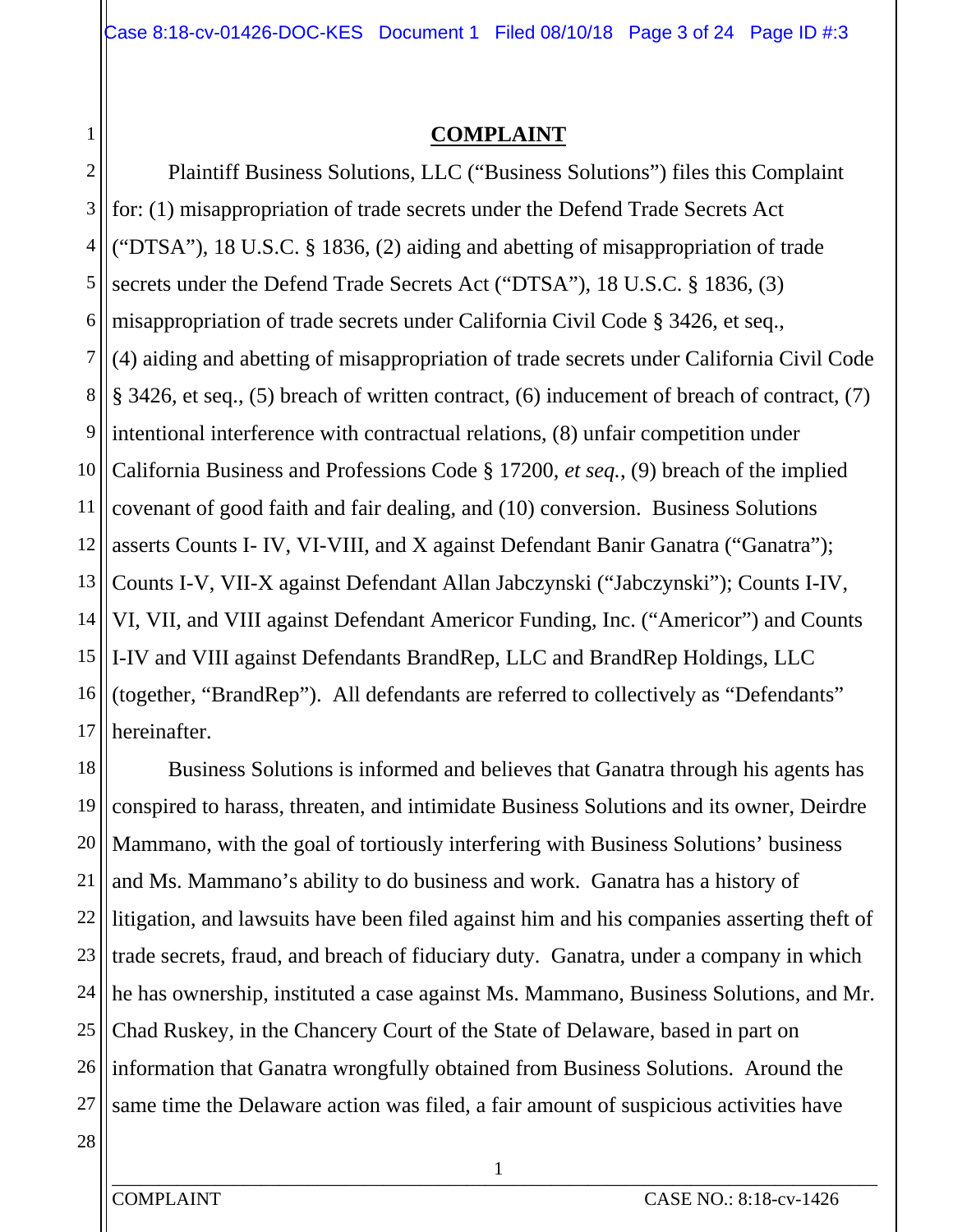1 2 3 4 5 6 7 8 9 10 11 occurred to Business Solutions and Ms. Mammano including unlawfully accessing Business Solutions' work computers, apparently accessing all of Ms. Mammano's personal and business emails and passwords, changing her administrative access to her business emails, and interfering with her email accounts and the functioning of her business systems. Separately, a stranger interfered with and was taking pictures of Ms. Mammano's car while parked in Business Solutions' parking lot two days before Business Solutions was served with the Delaware action. This stranger had a "getaway" driver in a car with no license plates and darkly tinted windows, and verbally threatened Ms. Mammano, claiming that she was in "big trouble" and was "going down." The stranger would not identify himself, and he did not leave until Ms. Mammano called a colleague from the office to come to her aid.

12 13 14 15 16 17 18 19 20 information to the other Defendants so they could improperly use that Business 21 22 23 24 Business Solutions is informed and believes that, while Jabczynski was employed by Business Solutions dba Ad.IQ, Ganatra offered Jabczynski a new position at Americor. Further, Business Solutions is informed and believes that Ganatra instructed Jabczynski to steal trade secrets from Business Solutions when Jabczynski was seeking employment from one of Ganatra's companies, including Business Solutions' valuable, proprietary customer lists. Business Solutions is informed and believes that Jabczynski did as directed by Ganatra, and covertly stole Business Solutions' customer information before leaving the company, bringing that valuable Solutions information. In so doing, Jabczynski and Ganatra conspired to misappropriate and convert Business Solutions' trade secrets. Jabczynski's actions breached his various agreements with Business Solutions, as well as his implied covenant of good faith and fair dealing with Business Solutions.

25 26 Business Solutions seeks injunctive relief to prevent further irreparable harm from Defendants' misconduct as well as damages and other equitable relief.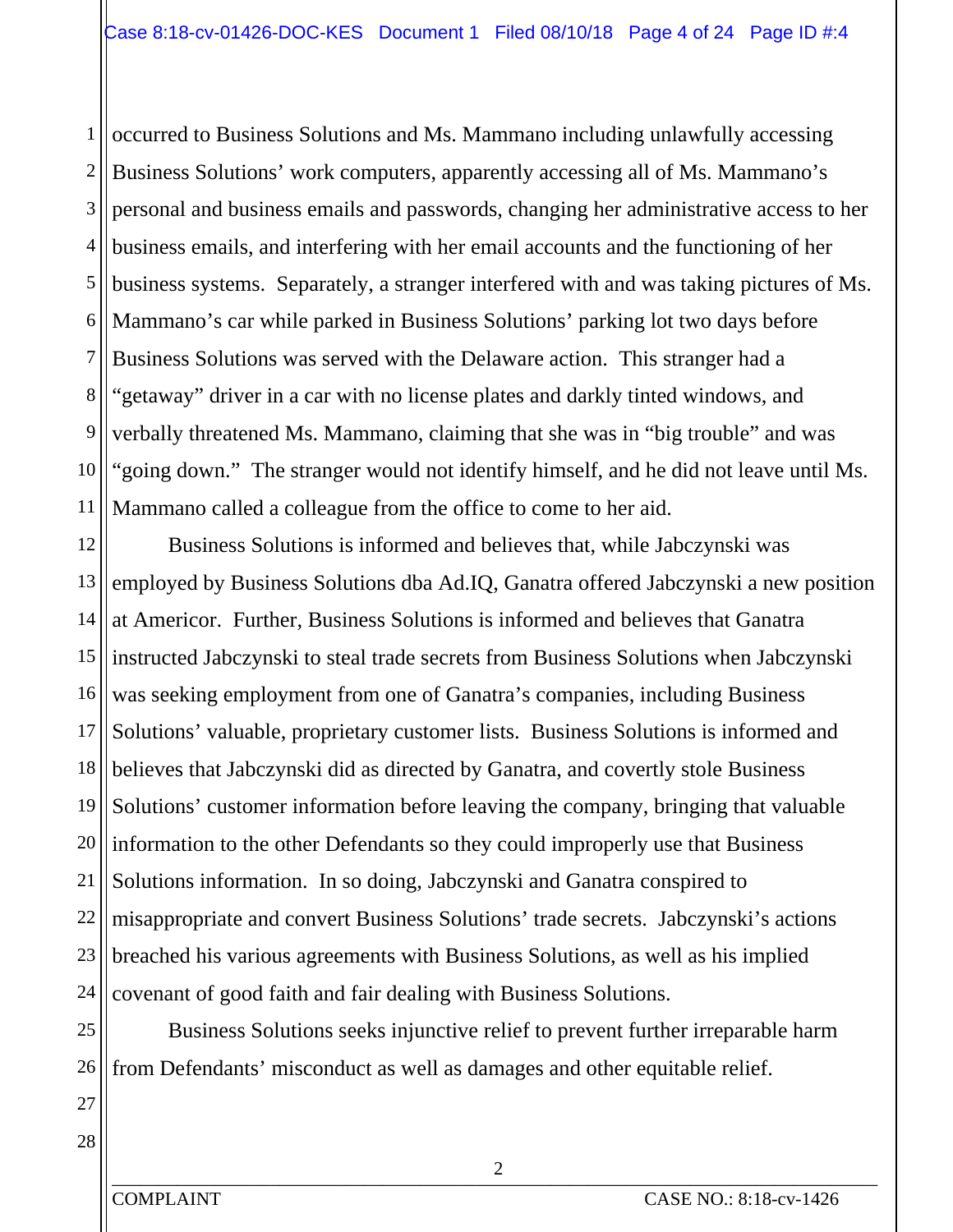# **THE PARTIES**

2 3 4 1. Plaintiff Business Solutions is a Delaware limited liability company with its principal place of business at 3187 Red Hill Avenue, Suite 250, Costa Mesa, California 92626.

5 6 2. Upon information and belief, Defendant Ganatra is the principal of BrandRep and resides within Newport Coast, California.

7 8 3. Upon information and belief, Defendant Jabczynski is an employee of Americor and resides within the Central District of California.

9 10 4. Upon information and belief, Americor is a Delaware corporation with a principal place of business at 18201 Von Karmen Ave, 7<sup>th</sup> Floor, Irvine, CA 92612.

11 12 13 5. Upon information and belief, BrandRep Holdings, LLC is a Delaware limited liability company with a principal place of business at 16812 Armstrong Avenue, Suite 200, Irvine, California.

14 15 16 6. Upon information and belief, BrandRep, LLC is a Delaware limited liability company with a principal place of business at 16812 Armstrong Avenue, Suite 200, Irvine, California.

17

1

## **JURISDICTION AND VENUE**

18 19 20 21 22 23 7. This action arises under the Defend Trade Secrets Act, 18 U.S.C. § 1836. This Court has original jurisdiction over this controversy for misappropriation of trade secrets claims pursuant to 18 U.S.C. § 1836(c) and 35 U.S.C. § 1331. This Court has supplemental jurisdiction over the controversy for all other claims asserted herein pursuant to 28 U.S.C. § 1367 because they are related to the Defend Trade Secrets Act claims that form part of the same case and controversy, as set forth below.

24 25 26 8. Venue is proper in this Court pursuant to 28 U.S.C. §§ 1391(b) and (c) because Defendants reside in this District, and/or at least a substantial part of Defendants' tortious conduct giving rise to the claims occurred in this District.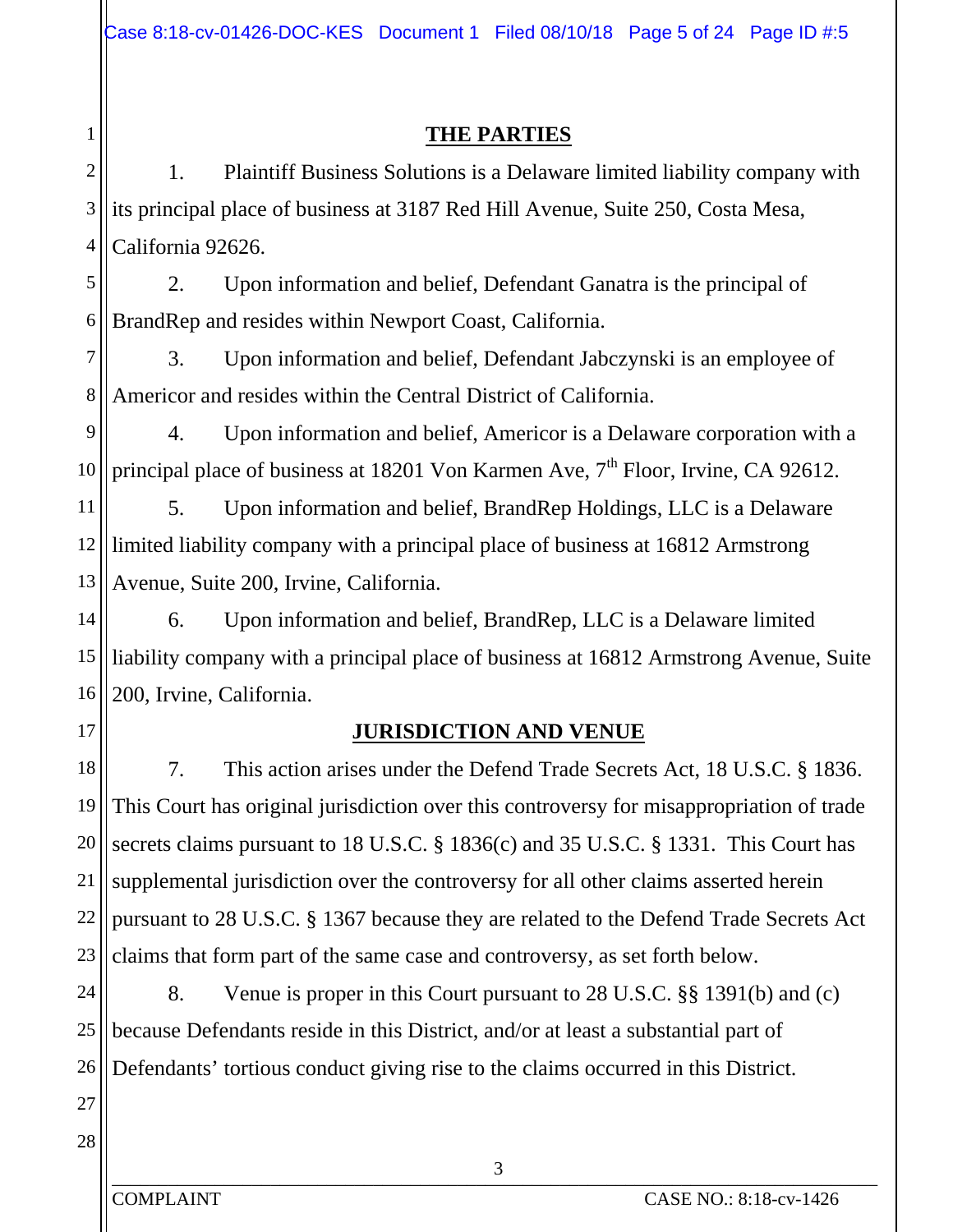1 2 3 4 5 6 7 8 9. This Court has personal jurisdiction over Defendants. Upon information and belief, Defendants Ganatra and Jabczynski reside within this Judicial District and Defendants Americor and BrandRep have a principal place of business within this Judicial District. In addition, Defendants have, and continue to, *inter alia*, misappropriate Business Solutions' trade secrets and confidential information in this District. In addition, the Court has personal jurisdiction over Defendants because they have established no less than minimum contacts with the forum and the exercise of jurisdiction would not offend traditional notions of fair play and substantial justice.

9 10

11

12

13

14

# **BUSINESS SOLUTIONS' PROPRIETARY AND CONFIDENTIAL INFORMATION AND TRADE SECRETS**

10. Business Solutions is a brand management and social media growth agency. Business Solutions' offerings include Social Media Management, Brand Management, Website Development, Talent Management, Business Loans, Video Marketing, Social Media Widgets and Voice Search.

15 16 17 18 19 20 21 22 23 24 25 26 27 11. Business Solutions has spent considerable time and effort in building its business, its proprietary software, its reputation and client base. Business Solutions has developed proprietary and confidential business methods to effectively identify for companies how to employ their brand in the marketplace. As a result of Business Solutions' efforts, Business Solutions has a client base that Business Solutions maintains as its highly confidential and proprietary information. Furthermore, Business Solutions has developed its own proprietary software called Co-Create platform for its internal use, which employs highly confidential business methods, including, *inter alia*, proprietary methods of scoring businesses based on a digital audit, based on intellectual property Ms. Mammano owned and developed. Business Solutions' confidential and proprietary business methods, client list, client revenue information, and aspects of its Co-Create platform and data aggregation are the trade secrets at issue in this case ("Trade Secrets").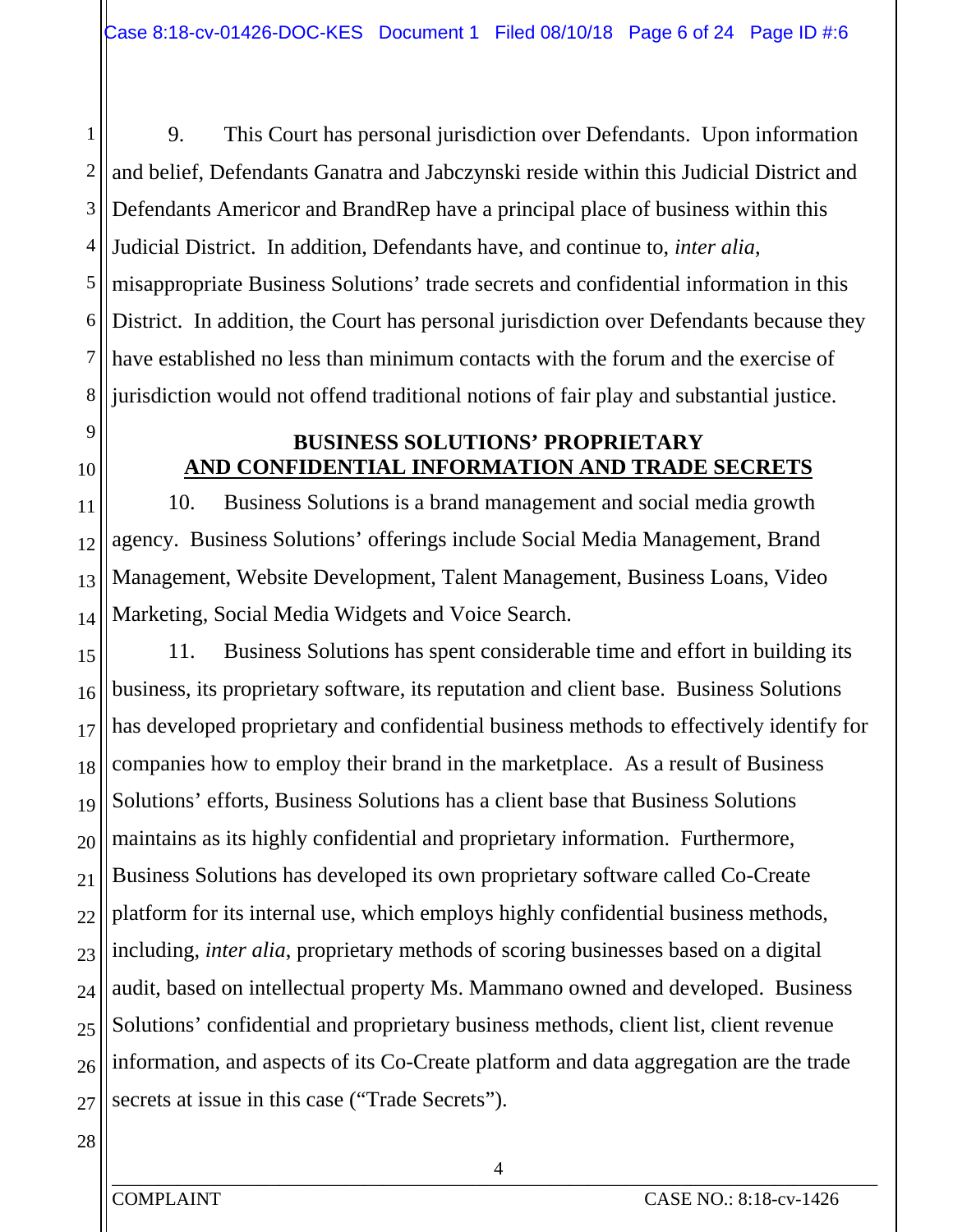1 2 3 4 5 6 7 8 9 12. Business Solutions' Trade Secrets are extremely valuable to Business Solutions and provide a significant advantage for companies trying to do business in the marketplace. Business Solutions is the leader and first to market, often with cutting edge strategies and technologies for brand management. Business Solutions utilizes an IQ score for each customer account, social media optimization strategies, premium responsive websites and branded videos. Business Solutions has invested substantial resources to develop its Trade Secrets, and this proprietary and confidential information has helped Business Solutions become a leading brand management agency.

10 11 12 13 14 15 13. Business Solutions has taken extensive measures to protect its Trade Secrets. Examples of measures that Business Solutions takes to maintain the secrecy and confidentiality of its Trade Secrets includes requiring its employees with access to the Trade Secrets to sign a Confidentiality Information, Assignment and Non-Solicitation Agreement (the "Agreement") with itself and its affiliates (together, the "Company").

16 17 14. The Agreement includes multiple provisions to protect Business Solutions' Trade Secrets:

> **2. Duties.** … During the Relationship, I will devote my entire best business efforts to the interests of the Company and will not engage in other employment or in any activities detrimental to the best interests of the Company without the prior written consent of the Company.

> > \* \* \*

# **3. Confidential Information**.

a. Protection of Information. I understand that during the Relationship, the Company intends to provide me with information, including Confidential Information (as defined below), without which I would not be able to perform my duties to the Company. I agree, at all times during the term of the

18

19

20

21

22

23

24

25

26

27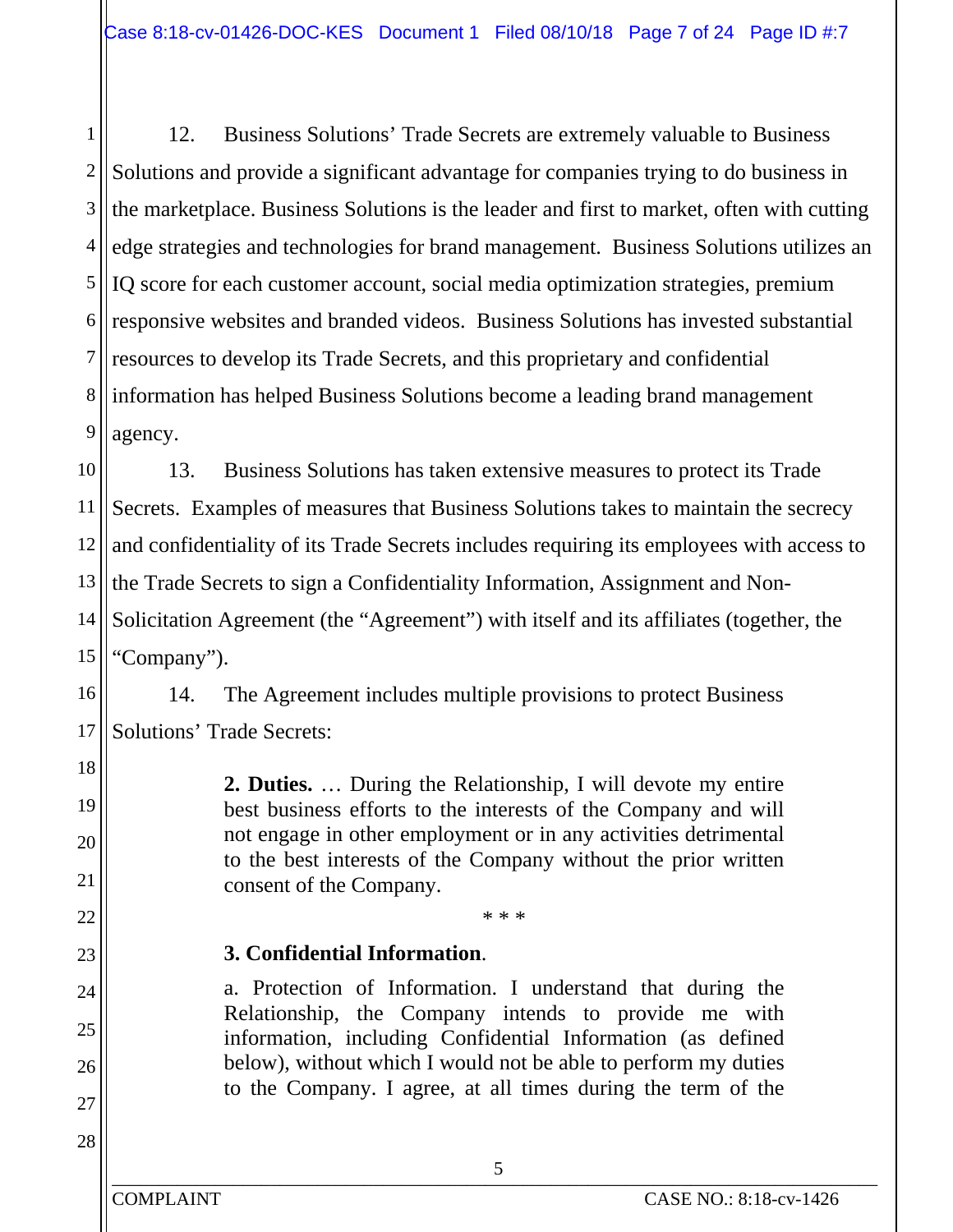Relationship and thereafter, to hold in strictest confidence, and not to use, except for the benefit of the Company to the extent necessary to perform my obligations to the Company under the Relationship, and not to disclose to any person, firm, corporation or other entity, without written authorization from the Company in each instance, any Confidential Information that I obtain, access or create during the term of the Relationship, whether or not during working hours, until such Confidential Information becomes publicly and widely known and made generally available through no wrongful act of mine or of others who were under confidentiality obligations as to the item or items involved. I further agree not to make copies of such Confidential Information except as authorized by the Company.

**6. Company Property; Returning Company Documents.** … I agree that, at the time of termination of the Relationship, I will deliver to the Company (and will not keep in my possession, recreate or deliver to anyone else) any and all devices, records, data, notes, reports, proposals, lists, correspondence, specifications, drawings, blueprints, sketches, laboratory notebooks, materials, flow charts, equipment, other documents or property, or reproductions of any of the aforementioned items developed by me pursuant to the Relationship or otherwise belonging to the Company, its successors or assigns.

\* \* \*

**7. Termination Certification.** In the event of the termination of the Relationship, I agree to sign and deliver the "Termination Certification" attached hereto as Exhibit C; however, my failure to sign and deliver the Termination Certification shall in no way diminish my continuing obligations under this Agreement.

**8. Notice to Third Parties**. I agree that during the periods of time during which I am restricted in taking certain actions by the terms of this Agreement (the "Restriction Period"), I shall inform any entity or person with whom I may seek to enter into a business relationship (whether as an owner, employee, independent contractor, or otherwise) of my contractual obligations under this Agreement. … I further agree that, upon

1

2

3

4

5

6

7

8

9

10

11

12

13

14

15

16

17

18

19

20

21

22

23

24

25

26

27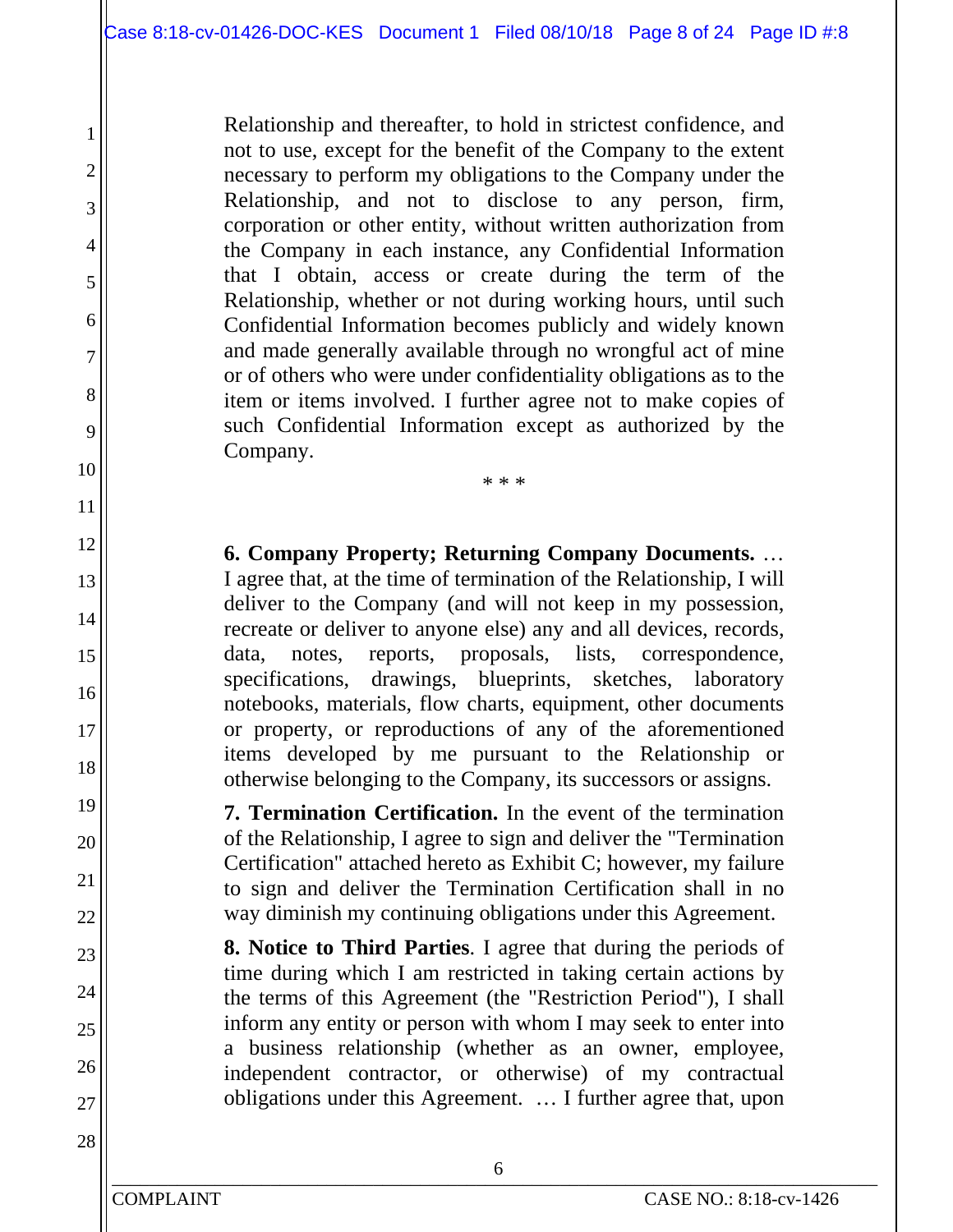written request by the Company, I will respond to the Company in writing regarding the status of my contract or proposed contract with any party during the Restriction Period.

**b. Other Parties**. I agree that during the term of the Relationship, I will not negatively influence any of the Company's clients, licensors, licensees or customers from purchasing Company products or services or solicit or influence or attempt to influence any client, licensor, licensee, customer or other person either directly or indirectly, to direct any purchase of products and/or services to any person, firm, corporation, institution or other entity in competition with the business of the Company. In addition, I acknowledge that the Company has valuable Trade Secrets (as defined by applicable law from time to time) to which I will have access during the term of the Relationship. I understand that the Company intends to vigorously pursue its rights under applicable Trade Secrets law if, during a period of twelve (12) months immediately following the termination of the Relationship for any reason, whether with or without cause, I solicit or influence or attempt to influence any client, licensor, licensee, customer or other person either directly or indirectly, to direct any purchase of products and/or services to any person, firm, corporation, institution or other entity in competition with the business of the Company. Thereafter, the Company intends to vigorously pursue its rights under applicable Trade Secrets law as the circumstances warrant.

> **13 f. Remedies**. I acknowledge and agree that violation of this Agreement by me may cause the Company irreparable harm, and therefore I agree that the Company will be entitled to seek.

**\* \* \*** 

15. Business Solutions also signs a Nondisclosure of Confidential Information

24 Agreement with all of its employees upon the termination of their employment

25 relationship, which includes similar confidentiality obligations.

26 27 28

1

2

3

4

5

6

7

8

9

10

11

12

13

14

15

16

17

18

19

20

21

22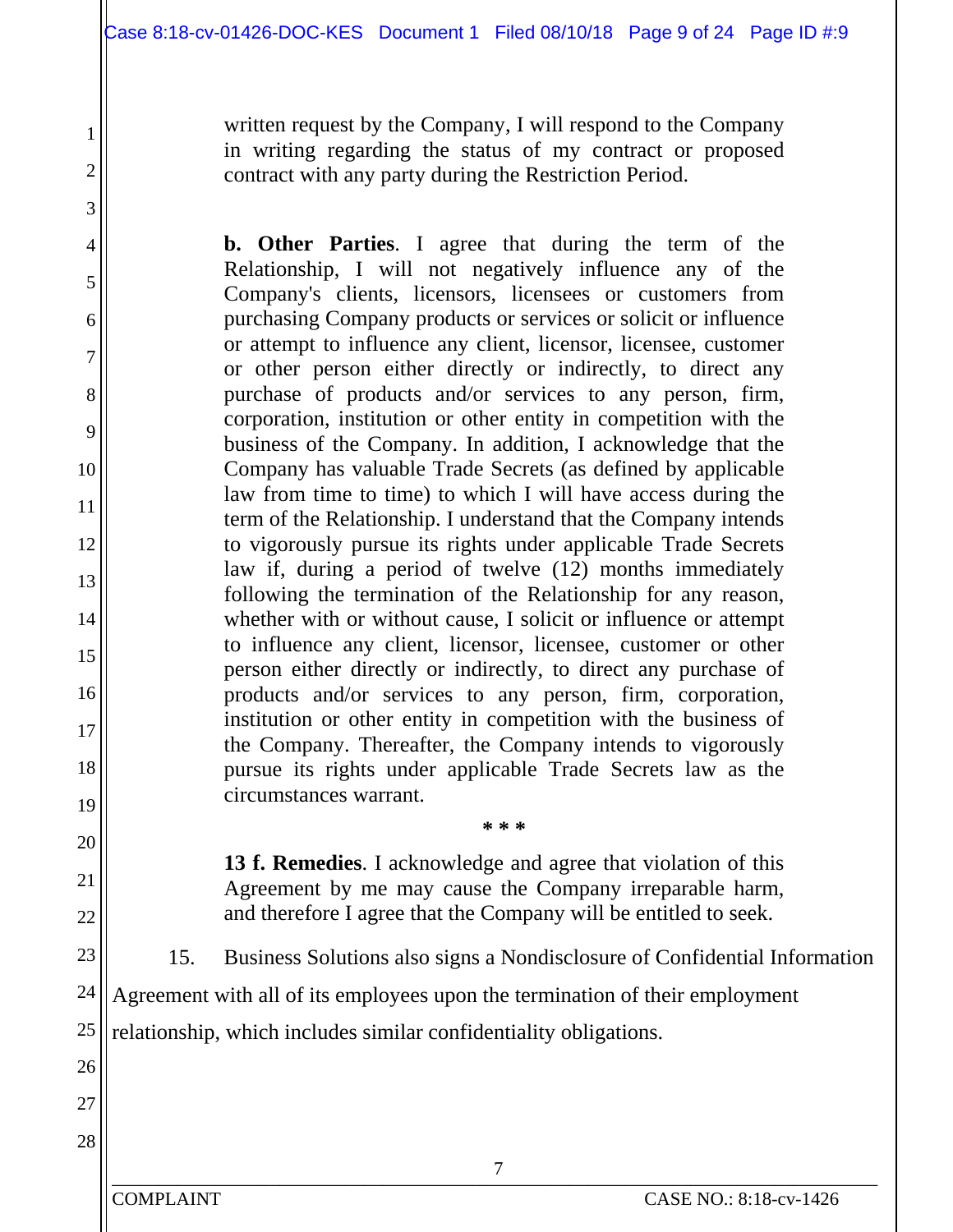1 2 3 4 5 6 16. Business Solutions provides all of its employees with an Employee Handbook. The Employee Handbook further confirms that Business Solutions owns its confidential information and that employees are prohibited from taking such confidential information out of Business Solutions' computers. Jabczynski signed an Acknowledgment, acknowledging that Business Solutions provided him with the Handbook and that he read and understood it.

7 8 Secrets include, *inter alia*, (a) utilizing secure computer systems with restricted access, 9 10 11 12 13 14 15 16 17 18 19 17. Additional measures that Business Solutions takes to protect its Trade firewalls, private networks and password protection to ensure the security of Business Solutions' Trade Secrets and information; (b) limiting access to Business Solutions' electronic databases only to those personnel who have promised and/or who are legally obligated to protect its Trade Secrets; (c) physically securing Business Solutions' offices and facilities, including through use of video cameras, and otherwise controlling access to its premises so as to further safeguard Business Solutions' Trade Secrets; (d) reminding departing employees of their confidentiality obligations to Business Solutions and collecting any Business Solutions property they may have. These examples of security measures are not exhaustive. Business Solutions has expended significant amounts of time, effort and money to preserve and maintain the confidentiality of its Trade Secrets.

20 21 22 23 24 25 18. Business Solutions' Trade Secrets derive significant independent economic value, whether actual and/or potential, from not being generally known to the public or to other persons who can obtain economic value from their use or disclosure. Business Solutions also derives substantial business advantage and significant economic benefit from both maintaining the ownership of and confidentiality of its Trade Secrets.

26 27 19. If Business Solutions' Trade Secrets, which Business Solutions has maintained as confidential information at all times, were disclosed to any outside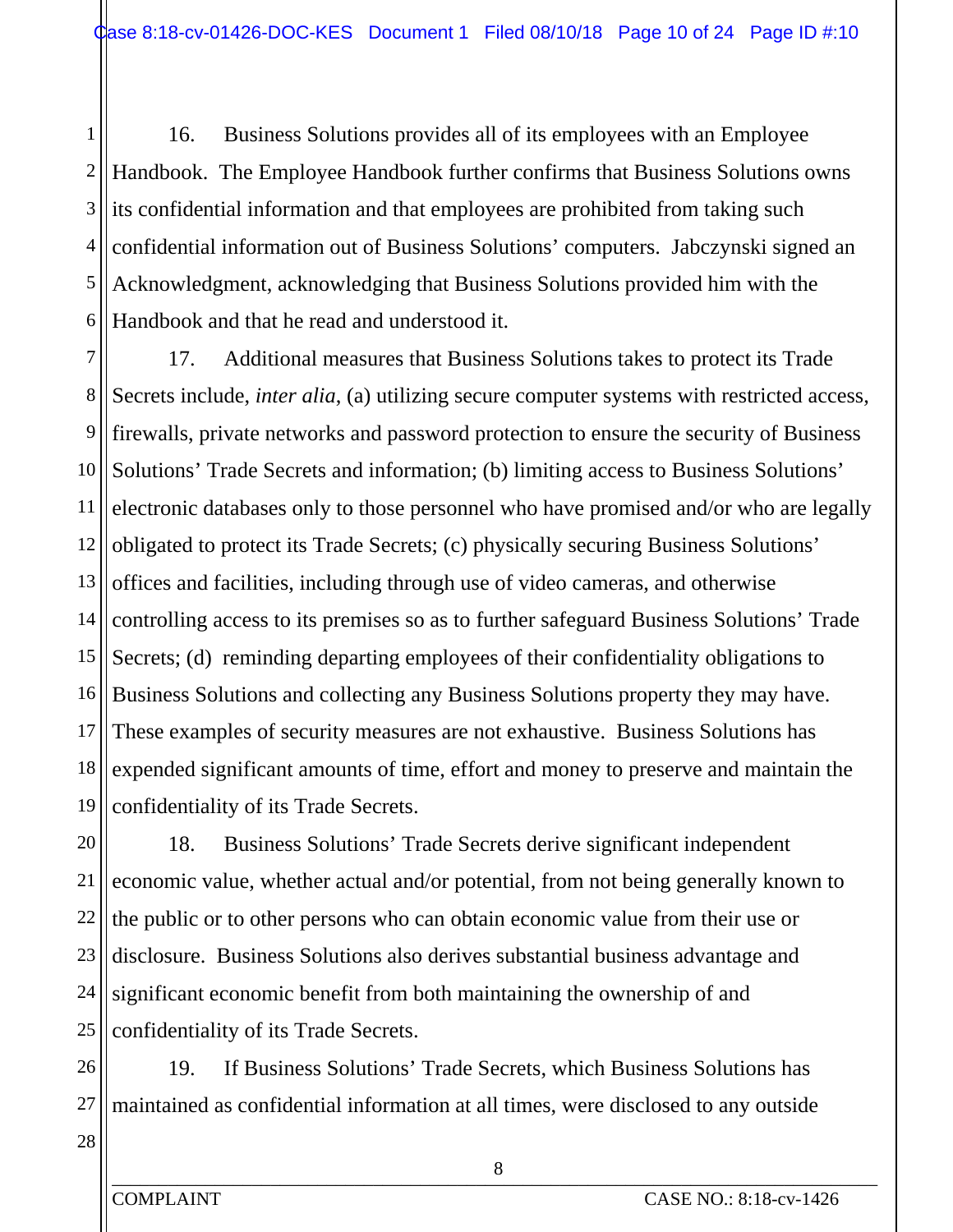1 2 parties who may benefit from such information and/or to the public, such disclosure would cause substantial economic harm to Business Solutions.

# **GANATRA OFFERS JABCZYNSKI EMPLOYMENT CONDITIONED ON HIS THEFT OF BUSINESS SOLUTIONS' TRADE SECRETS**

6 7 8 9 10 11 12 13 14 15 20. Business Solutions employed Jabczynski from about November 8, 2017 to July 5, 2018. Jabczynski held an inside sales position, responsible for business development and online marketing strategy consulting. Business Solutions was Jabczynski's employer, was listed as such on his tax documents, and signed his paychecks. As a condition of his employment, Jabczynski signed the Agreement with Business Solutions dba Ad.IQ and its affiliates, agreeing *inter alia*, that "[a]s a condition of [his] becoming employed" he would preserve the confidentiality of Business Solutions' Trade Secrets, not disclose the Trade Secrets to any third parties, and not take confidential information with him after his employment by Business Solutions ends.

16 17 18 21. Business Solutions entrusted Jabczynski with access to its Trade Secrets, including access to Business Solutions and its affiliates' confidential information and he had access to Business Solutions' Co-Create platform.

19 20 21 22 23 24 25 26 22. Upon information and belief, Jabczynski applied for employment with Americor. Ganatra learned of Jabczynski's interest in joining Americor and knew of Jabczynski's employment. Desiring to obtain Business Solutions' Trade Secrets, Ganatra offered Jabczynski a position with Americor, which included having Jabczynski steal Business Solution's Trade Secrets. Ganatra instructed Jabczynski to steal Business Solutions' Trade Secrets in his capacity as principal and for the benefit of Americor and BrandRep. Upon information and belief, Ganatra has a history of litigation, as BrandRep has another trade secrets misappropriation litigation pending

27 28

3

4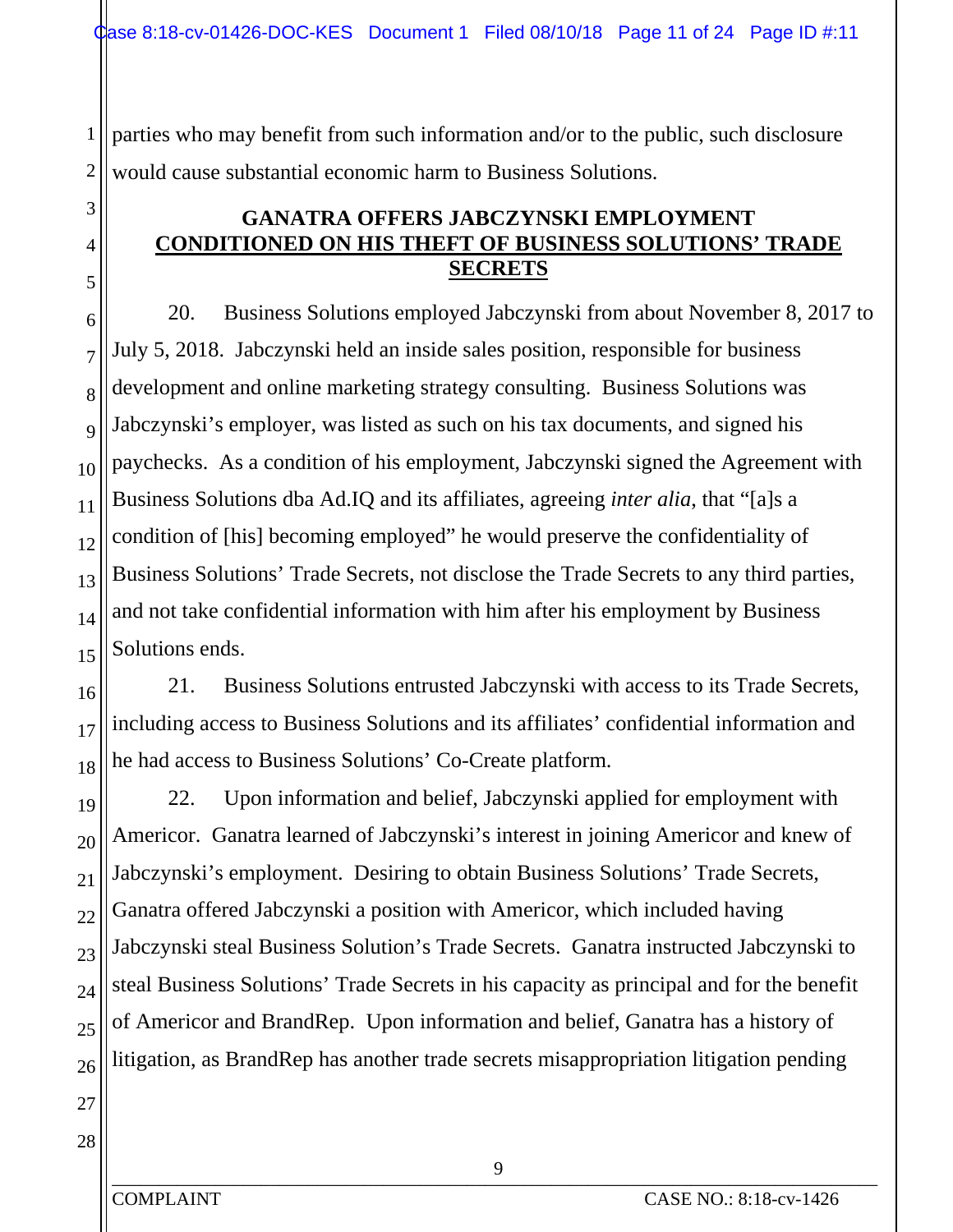1 2 against it, and Ganatra and BrandRep have been party to civil litigations for fraud, theft of trade secrets, and/or breach of contract.

3 4 5 6 7 8 9 10 11 12 13 14 23. Upon information and belief, while still employed at Business Solutions, Jabczynski used his Business Solutions login credentials and computer system to access Business Solutions' proprietary Co-Create platform. Jabczynski systematically began collecting extensive screenshots of Business Solutions' proprietary information, including Business Solutions' customer list. Jabczynski took screen shots of the Business Solutions' Trade Secrets and, on information and belief, transferred those Trade Secrets to Ganatra and Americor. Jabczynski's theft of these Trade Secrets was unlawful and a violation of his agreements with and obligations to Business Solutions. On information and belief, Ganatra instructed Jabczynski to steal these Trade Secrets and Ganatra, Americor and BrandRep accepted these stolen Trade Secrets with full awareness that Jabczynski stole them from Business Solutions in violation of his agreements with Business Solutions.

15 16 17 24. On June 30, 2018, which was a Saturday, Jabczynski went to Business' Solutions' office, which was unusual, because it was days before he resigned and sales representatives generally do not come in on weekends.

18 19 20 21 22 23 25. Jabczynski's attempted to conceal his theft of Business Solutions' Trade Secrets by deleting the screen shots he had taken of the Trade Secrets. Business Solutions recovered these deleted files from its computers. The full extent of Jabczynski's theft of Trade Secrets, and the harm Defendants have caused to Business Solutions therefrom, is still being investigated and unknown at this time due to Jabczynski's efforts to conceal his activities and destroy all evidence of his theft.

24 25 26 27 26. Under information and belief, Ganatra caused Jabczynski to be hired as an employee of Americor in exchange for stealing the Trade Secrets from Business Solutions. On information and belief, Ganatra and BrandRep are now using Business Solutions' Trade Secrets that they wrongfully obtained.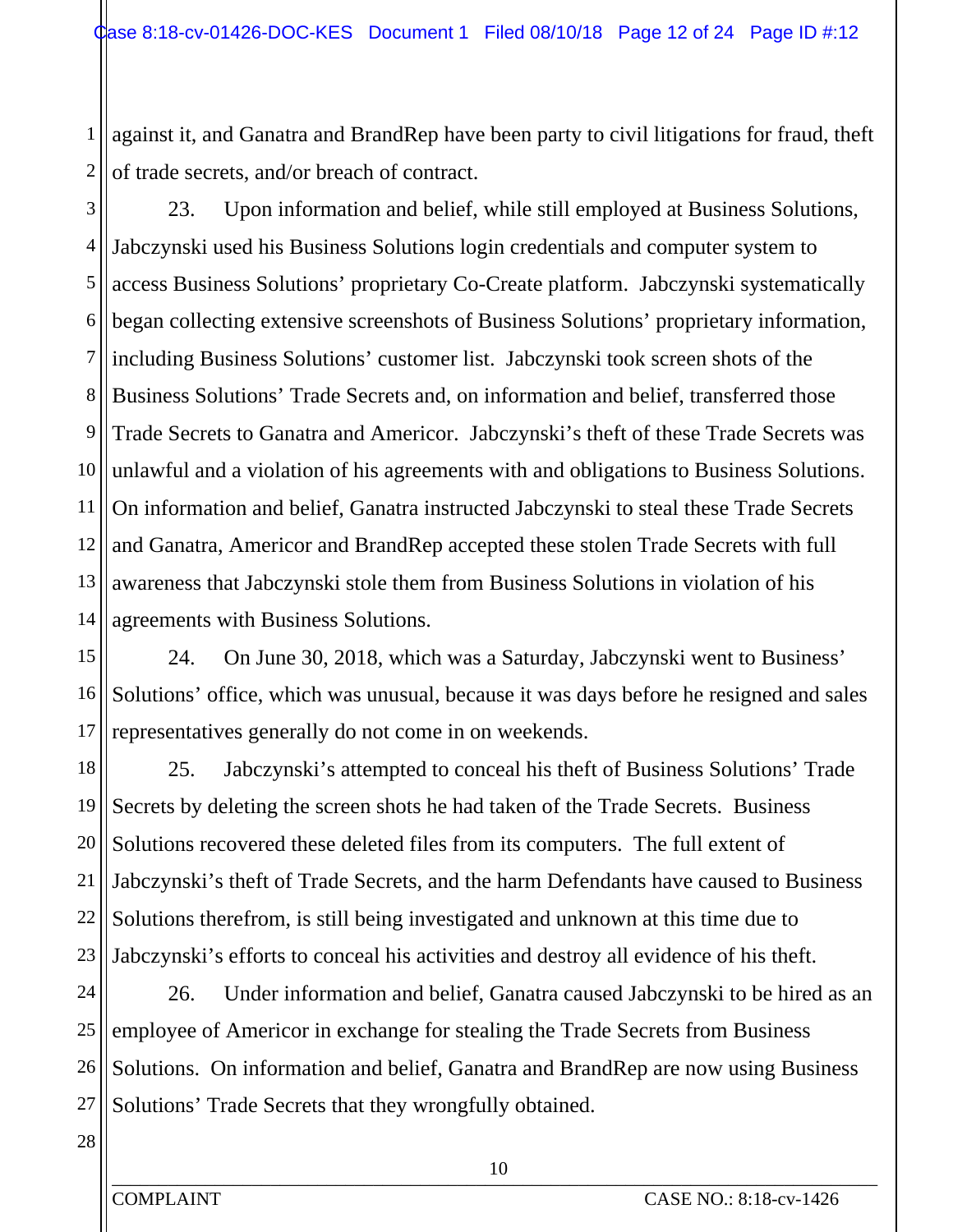1 2 3 4 5 6 7 8 27. Defendants' misconduct has irreparably harmed Business Solutions and will continue to do so if they are not enjoined from (i) immediately turning over all confidential information improperly obtained from Business Solutions, (ii) disclosing Business Solutions' Trade Secrets, (iii) using Business Solutions' Trade Secrets to compete directly or indirectly with Business Solutions, (iv) utilize Business Solutions' Trade Secrets in any manner, (v) diverting Business Solutions' business opportunities and customers by using Business Solutions' Trade Secrets, and (vi) soliciting Business Solutions' customers or potential customers using the Trade Secrets.

# **COUNT I**

# **(Misappropriation of Trade Secrets pursuant to 18 U.S.C. § 1836(b)) (All Defendants)**

28. Business Solutions repeats, realleges, and incorporates by reference, as if fully set forth herein, the allegations of the preceding paragraphs, as set forth above.

16 29. Business Solutions' Trade Secrets derive independent economic value from not being known to the public or other persons who could obtain economic value from their disclosure or use.

17 18 19 20 30. Business Solutions' Trade Secrets are confidential and are the subject of Business Solutions' efforts that were reasonable under the circumstances to maintain their secrecy. Business Solutions is informed and believes that Defendants misappropriated such confidential Trade Secrets by disclosing them and/or using them.

21 22 23 24 25 26 31. Business Solutions is informed and believes that Defendants misappropriated the Trade Secrets while being aware that the Trade Secrets belong to Business Solutions and of Jabczynski's duties and obligations to Business Solutions to limit the disclosure and use of such Trade Secrets only for the benefit of Business Solutions and that such disclosure was in violation of his agreements with and obligations to Business Solutions.

27 28

9

10

11

12

13

14

15

COMPLAINT CASE NO.: 8:18-cv-1426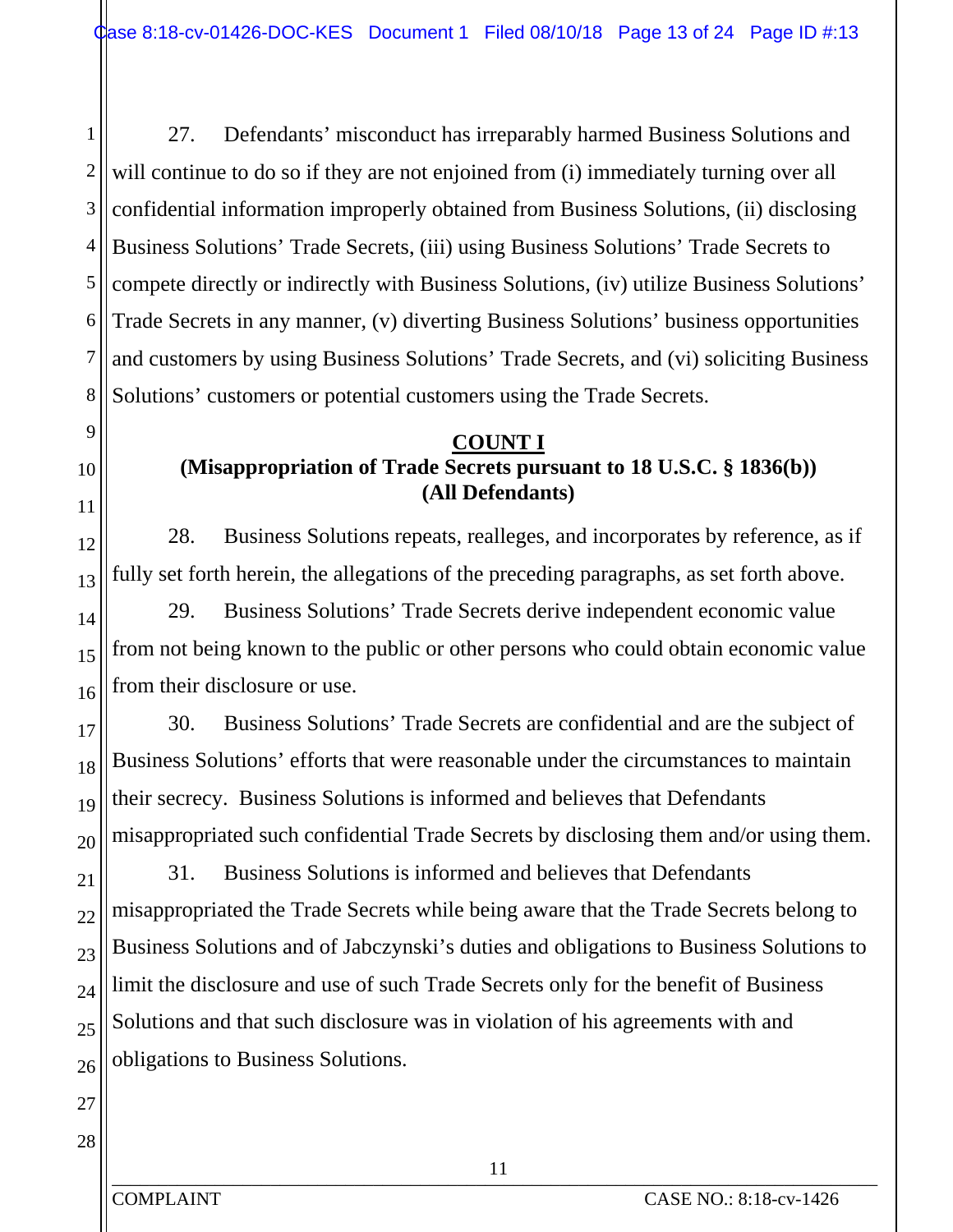1 2 3 4 5 32. Defendants' misappropriation has caused and continues to cause Business Solutions damages and irreparable and substantial injury and therefore cannot be fully redressed through damages alone. An injunction prohibiting Defendants from further use or disclosure of Business Solutions' Trade Secrets is necessary to provide Business Solutions with complete relief.

6 7 33. Defendants' misappropriation is willful and malicious and thereby entitles Business Solutions to an award of exemplary damages.

#### **COUNT II**

# **(Aiding and Abetting Misappropriation of Trade Secrets pursuant to 18 U.S.C. § 1836(b))**

# **(Ganatra, Americor and BrandRep)**

34. Business Solutions repeats, realleges, and incorporates by reference, as if fully set forth herein, the allegations of the preceding paragraphs, as set forth above.

35. Business Solutions' Trade Secrets derive independent economic value from not being known to the public or other persons who could obtain economic value from their disclosure or use. Business Solutions' Trade Secrets are confidential and are the subject of Business Solutions' efforts that were reasonable under the circumstances to maintain their secrecy.

36. Business Solutions is informed and believes that Ganatra, in his capacity as principal and for the benefit of Americor and BrandRep aided and abetted Jabczynski in his misappropriation of Business Solutions' Trade Secrets by directing Jabczynski to steal Business Solutions' Trade Secrets, inducing him to do so by conditioning his offer of employment to Jabczynski on the theft of the Trade Secrets, by causing Americor to hire Jabczynski, and by causing Americor and BrandRep to misuse the Trade Secrets.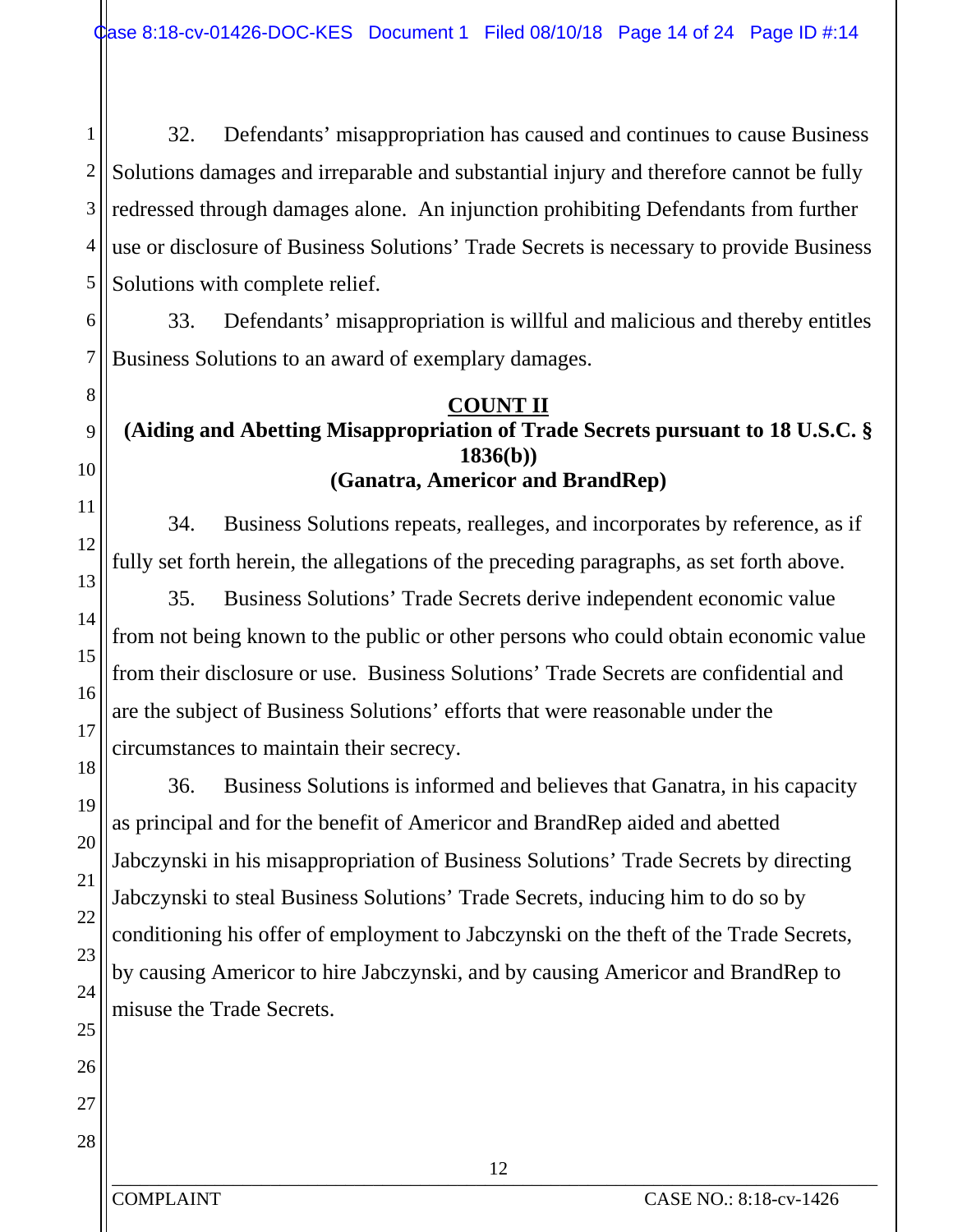1 2 3 37. Ganatra, Americor, and BrandRep's aiding and abetting of Jabczynski's misappropriation of the Trade Secrets has caused and continues to cause damages and irreparable injury to Business Solutions.

4 5 6 38. Ganatra, Americor, and BrandRep's aiding and abetting of Jabczynski's misappropriation of the Trade Secrets is willful and malicious, thereby entitling Business Solutions to an award of exemplary damages.

7 8 9 10 11 12 39. Ganatra, Americor, and BrandRep's aiding and abetting of Jabczynski's misappropriation of the Trade Secrets has caused and will continue to cause Business Solutions irreparable and substantial injury and therefore cannot be fully redressed through damages alone. An injunction prohibiting Ganatra, Americor, and BrandRep from further aiding and abetting Jabczynski's use or disclosure of Business Solutions' Trade Secrets is necessary to provide Business Solutions with relief.

#### **COUNT III**

#### **(Misappropriation of Trade Secret pursuant to California Civil Code § 3426,** *et seq.***) (All Defendants)**

40. Business Solutions repeats, realleges, and incorporates by reference, as if fully set forth herein, the allegations of the preceding paragraphs, as set forth above.

41. As set forth above, Ganatra directed Jabczynski and conditioned his offer of employment to Jabczynski on Jabczynski's theft of Trade Secrets from Business Solutions, and Jabczynski stole Trade Secrets from Business Solutions and provided them to the other Defendants.

42. Business Solutions' Trade Secrets derive independent economic value from not being known to the public or other persons who could obtain economic value from their disclosure or use.

43. Business Solutions' Trade Secrets are confidential and are the subject of Business Solutions' efforts that were reasonable under the circumstances to maintain

28

13

14

15

16

17

18

19

20

21

22

23

24

25

26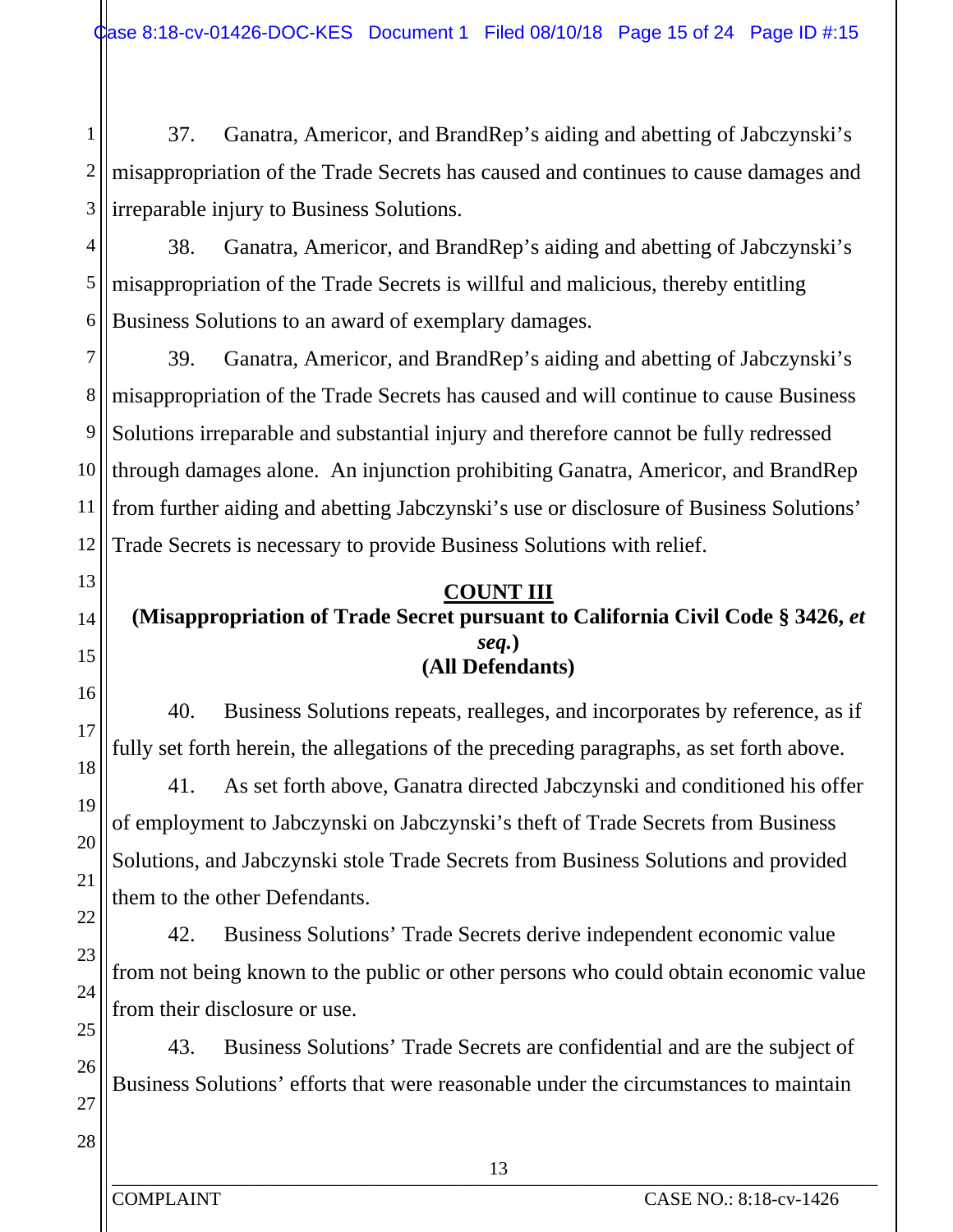1 2 their secrecy. Business Solutions is informed and believes that Defendants misappropriated such confidential Trade Secrets by disclosing them and/or using them.

3 4 5 6 7 8 44. Business Solutions is informed and believes that Defendants misappropriated the Trade Secrets while being aware that the Trade Secrets belong to Business Solutions and of Jabczynski's duties and obligations to Business Solutions to limit the disclosure and use of such Trade Secrets only for the benefit of Business Solutions and that such disclosure was in violation of his obligations to Business Solutions and his duty of the implied covenant of good faith and fair dealing.

9 10 11 12 13 45. Defendants' misappropriation has caused and continues to cause Business Solutions damages and irreparable and substantial injury and therefore cannot be fully redressed through damages alone. An injunction prohibiting Defendants from further use or disclosure of Business Solutions' Trade Secrets is necessary to provide Business Solutions with complete relief.

14 15 46. Defendants' misappropriation is willful and malicious and thereby entitles Business Solutions to an award of exemplary damages.

#### **COUNT IV**

# **(Aiding and Abetting Misappropriation of Trade Secrets pursuant to California Civil Code § 3426,** *et seq.***) (Ganatra, Americor and BrandRep)**

47. Business Solutions repeats, realleges, and incorporates by reference, as if fully set forth herein, the allegations of the preceding paragraphs, as set forth above.

48. Business Solutions' Trade Secrets derive independent economic value from not being known to the public or other persons who could obtain economic value from their disclosure or use. Business Solutions' Trade Secrets are confidential and are the subject of Business Solutions' efforts that were reasonable under the circumstances to maintain their secrecy.

27 28

16

17

18

19

20

21

22

23

24

25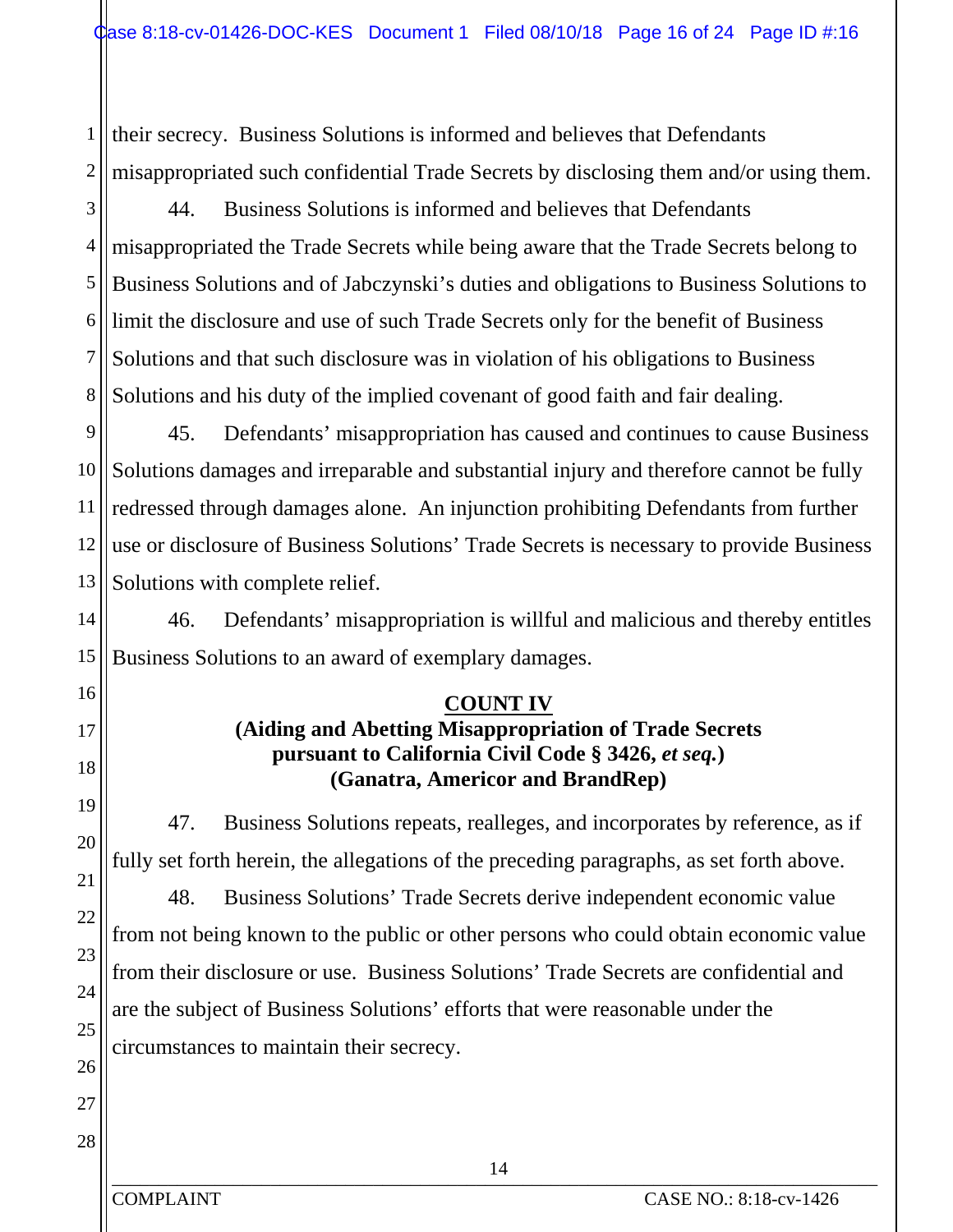1 2 3 4 5 6 7 49. Business Solutions is informed and believes that Ganatra, in his capacity as principal and for the benefit of Americor and BrandRep aided and abetted Jabczynski in his misappropriation of Business Solutions' Trade Secrets by directing Jabczynski to steal Business Solutions' Trade Secrets, inducing him to do so by conditioning his offer of employment to Jabczynski on the theft of the Trade Secrets, by causing Americor to hire Jabczynski, and by causing Americor and BrandRep to misuse the Trade Secrets.

8 9 10 50. Ganatra, Americor, and BrandRep's aiding and abetting of Jabczynski's misappropriation of the Trade Secrets has caused and continues to cause Business Solutions damages and irreparable injury.

11 12 13 51. Ganatra, Americor, and BrandRep's aiding and abetting of Jabczynski's misappropriation of the Trade Secrets is willful and malicious, thereby entitling Business Solutions to an award of exemplary damages.

14 15 16 17 18 19 52. Ganatra, Americor, and BrandRep's aiding and abetting of Jabczynski's misappropriation of the Trade Secrets has caused and will continue to cause Business Solutions irreparable and substantial injury and therefore cannot be fully redressed through damages alone. An injunction prohibiting Ganatra, Americor, and BrandRep from further aiding and abetting Jabczynski's use or disclosure of Business Solutions' Trade Secrets is necessary to provide Business Solutions with relief.

20 21 22 53. Business Solutions' Trade Secrets include trade secrets and confidential information that derive independent economic value from not being known to the public or other persons who could obtain economic value from their disclosure or use.

23 24 25 54. Business Solutions' Trade Secrets that are confidential and trade secrets is the subject of efforts that were reasonable under the circumstances to maintain their secrecy.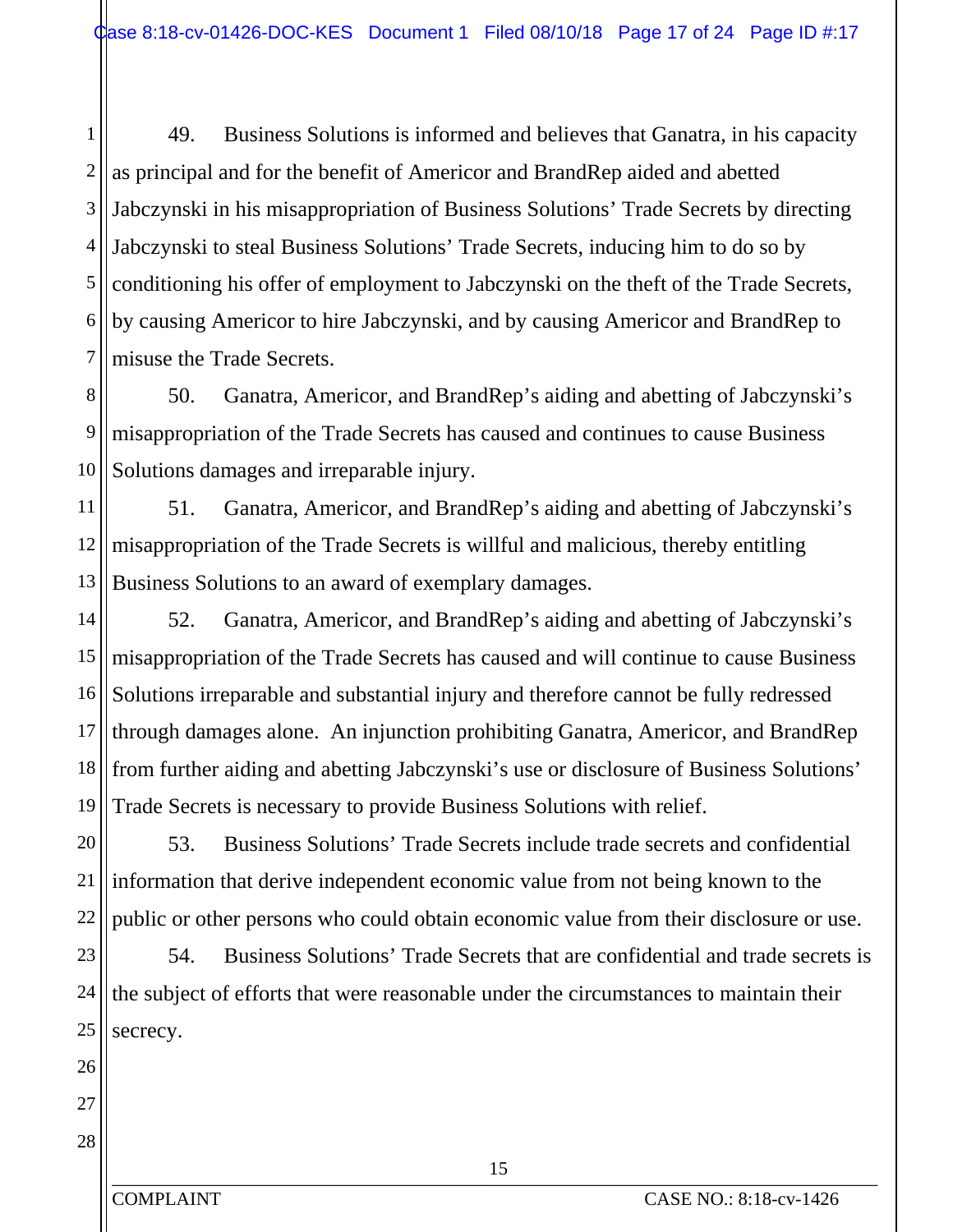# **COUNT V (Breach of Written Contract) (Jabczynski)**

55. Business Solutions repeats, realleges, and incorporates by reference, as if fully set forth herein, the allegations of the preceding paragraphs, as set forth above.

56. Jabczynski entered numerous agreements with Business Solutions and its affiliates in connection with his employment, which are valid and enforceable contracts with Business Solutions.

57. Business Solutions has duly performed all conditions, covenants, and promises required on its part to be performed pursuant to the Agreement.

58. Jabczynski breached his contractual obligations to Business Solutions under the Agreement by, *inter alia*, failing to adhere to the express confidentiality provisions contained within such agreements, taking Business Solutions' trade secrets and disclosing them to the other Defendants.

59. Jabczynski signed a Termination Certification which included his express agreement to "preserve as confidential all trade secrets, confidential knowledge, data or other proprietary information relating to products, processes, known-how, designs, formulas,… computer programs, data bases, customer lists, business plans, financial information or other subject matter pertaining to any business" of Business Solutions and its affiliates, its employees, consultants and clients.

60. As a direct and proximate result of Jabczynski's breach of his agreements, Business Solutions has incurred and continues to incur damages and irreparable injury.

61. As specified in at least one of his agreements, Jabczynski agreed to and acknowledged that any violation of his agreements would cause "the Company irreparable harm."

1

2

3

4

5

COMPLAINT CASE NO.: 8:18-cv-1426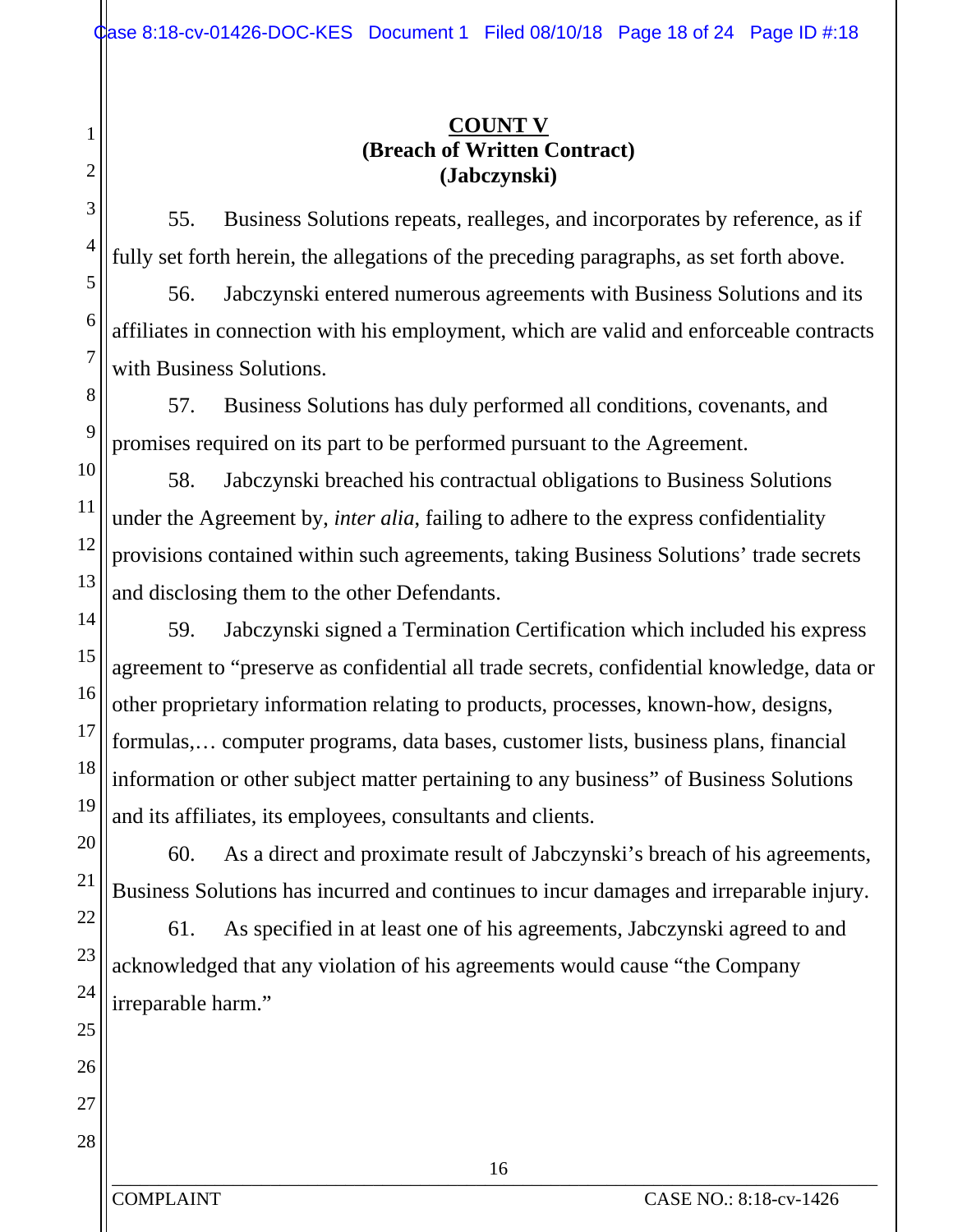### **COUNT VI (Inducement of Breach of Contract) (Ganatra and Americor)**

62. Business Solutions repeats, realleges, and incorporates by reference, as if fully set forth herein, the allegations of the preceding paragraphs, as set forth above.

63. Business Solutions and Jabczynski entered into a valid and enforceable Agreement for employment.

64. On information and belief, Ganatra and Americor knew of the Agreement between Jabczynski and Business Solutions at least as early as the time period during which Jabczynski began discussing potential employment at Americor, while still employed at Business Solutions.

12 13 16 65. On information and belief, Ganatra and Americor intended that Jabczynski breach his Agreement with Business Solutions by collecting and taking confidential and proprietary trade secret information that Jabczynski was contractually bound to maintain confidential and not disclose or misuse, and then keeping that information for his benefit following his resignation and providing that information to Ganatra and Americor to obtain a competitive advantage.

66. On information and belief, Ganatra, on behalf of himself, and Americor, solicited Jabczynski to breach his contract by misappropriating Business Solutions' Trade Secrets in this way, and Jabczynski acted accordingly. Jabczynski's conduct was a breach of his contract, as alleged herein, incorporated herein by reference.

67. Ganatra's and Americor's inducement of Jabczynski's breach has caused and continues to cause Business Solutions to suffer damages and irreparable injury.

26 27 28

1

2

3

4

5

6

7

8

9

10

11

14

15

17

18

19

20

21

22

23

24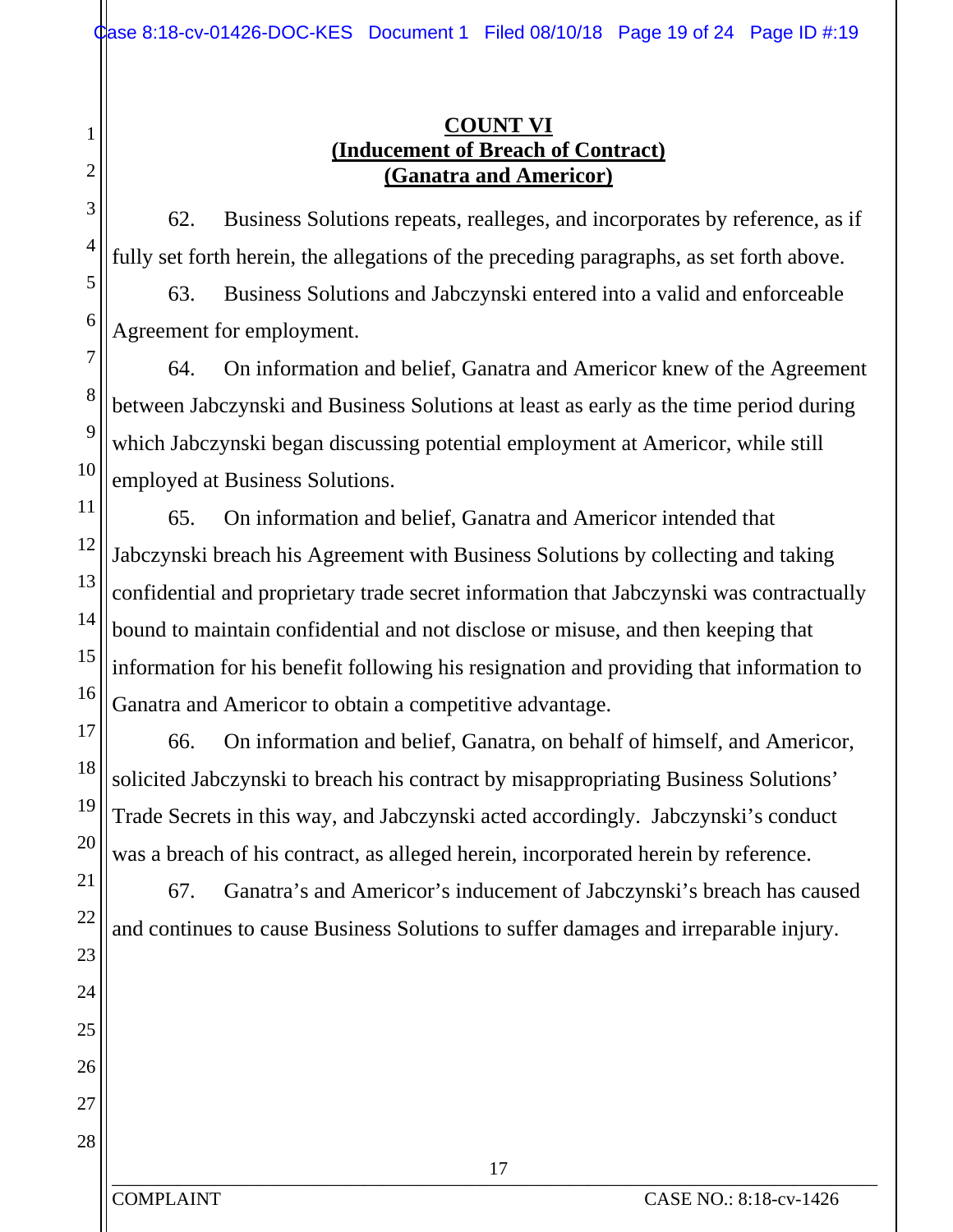## **COUNT VII (Intentional Interference with Contractual Relations) (Ganatra and Americor)**

68. Business Solutions repeats, realleges, and incorporates by reference, as if fully set forth herein, the allegations of the preceding paragraphs, as set forth above.

69. Business Solutions and Jabczynski entered into a valid and enforceable agreements relating to his employment.

70. On information and belief, Ganatra and Americor knew that Jabczynski was employed by Business Solutions and as a result thereof, had obligations, including confidentiality obligations to Business Solutions due to his employment, including the obligations set forth in the Agreement.

11 12 13 14 15 71. On information and belief, Ganatra and Americor induced Jabczynski to breach his obligations owed to Business Solutions by offering him employment conditioned upon and directing Jabczynski to obtain and provide them with information that Jabczynski was contractually bound to maintain confidential and not disclose or misuse.

72. On information and belief, Ganatra and Americor intended to have Jabczynski violate his obligations to Business Solutions.

18 19 73. Jabczynski's breach has caused and continues to cause Business Solutions to suffer damages and irreparable injury.

74. Ganatra and Americor's conduct was a substantial factor in causing that harm to Business Solutions.

# **COUNT VIII**

# **(Unfair Competition pursuant to Cal. Bus. & Prof. Code § 17200,** *et seq.***) (All Defendants)**

26 75. Business Solutions repeats, realleges, and incorporates by reference, as if fully set forth herein, the allegations of the preceding paragraphs, as set forth above.

28

27

1

2

3

4

5

6

7

8

9

10

16

17

20

21

22

23

24

25

 $_{10}$   $_{10}$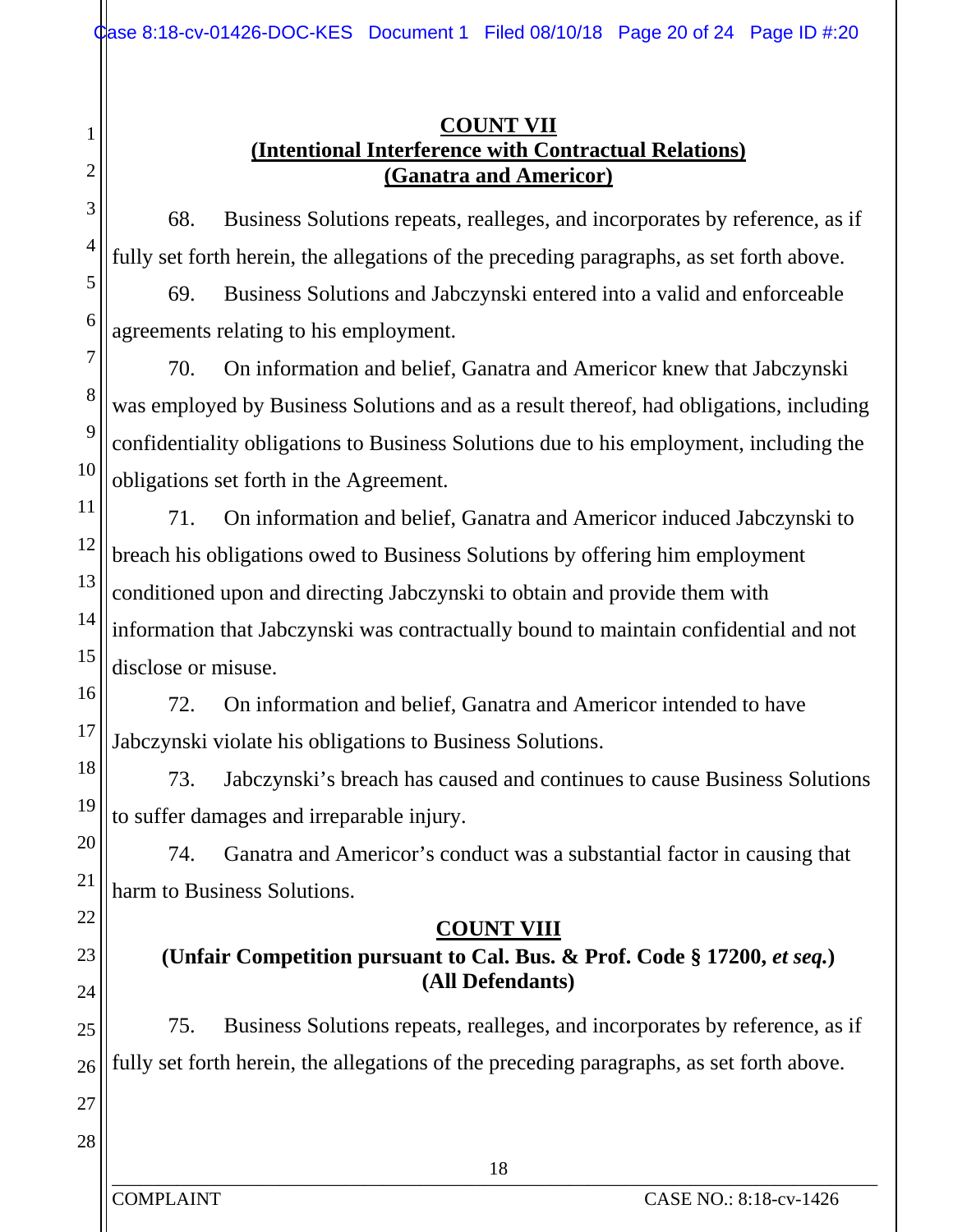1 2 3 4 5 76. By committing the acts and practices alleged in this Complaint, Defendants have violated California's Unfair Competition Laws engaging in unfair, deceptive, untrue or misleading acts. For example, Defendants misappropriated Business Solutions' Trade Secrets in violation of 18 U.S.C. § 1836 and California Civil Code § 3426.

6 7 8 9 10 11 77. Business Solutions is informed and believes Defendants' actions are and will continue to be willful and deliberate. As a direct and proximate result of such actions by Defendants, Business Solutions has incurred and continues to incur damages and irreparable injury, including, without limitation, the loss of sales and profits it would have earned but for Defendants' actions, interference with Business Solutions' relationships with customers and potential customers.

12 13 14 78. Business Solutions is informed and believes that Defendants have derived and received, and will continue to derive and receive, gains, profits, and advantages from their acts of unfair competition.

## **COUNT IX**

# **(Breach of the Implied Covenant of Good Faith and Fair Dealing) (Jabczynski)**

79. Business Solutions repeats, realleges, and incorporates by reference, as if fully set forth herein, the allegations of the preceding paragraphs, as set forth above.

80. Jabczynski's Agreement is a valid and enforceable contract with Business Solutions.

81. Jabczynski owed Business Solutions the duty and implied covenant of good faith and fair dealing under the Agreement.

82. Business Solutions has duly performed all conditions required on its part to be performed pursuant to the Agreement.

83. Jabczynski breached his duties and the implied covenant of good faith and fair dealing he owed Business Solutions by, *inter alia*, stealing Business Solutions'

28

15

16

17

18

19

20

21

22

23

24

25

26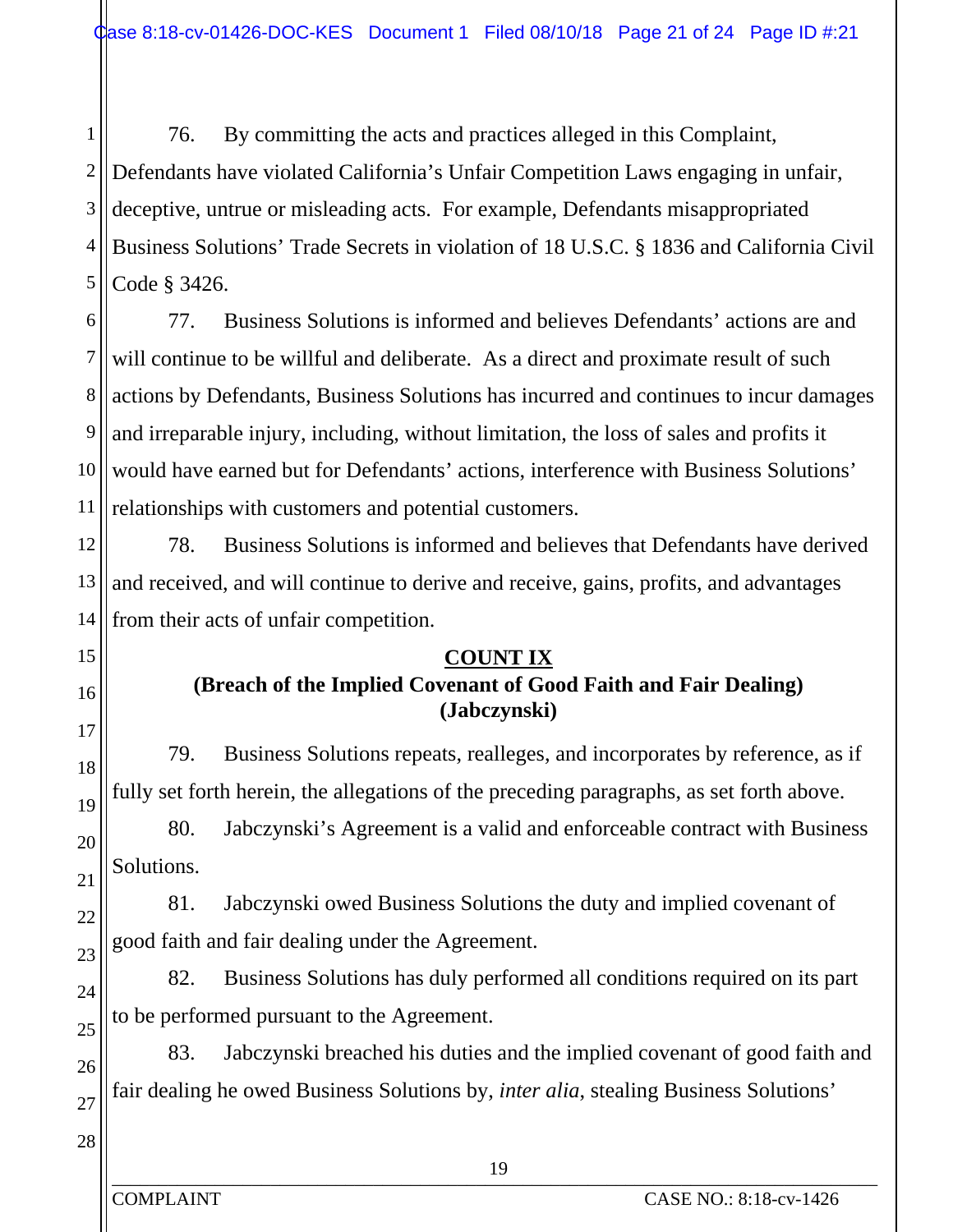1 2 confidential Trade Secrets and delivering them to Defendants and attempt to steal Business Solutions' actual and potential clients using the Trade Secrets.

3 4 5 6 7 84. As a direct and proximate result of Jabczynski's breaches of his duty and implied covenant of good faith and fair dealing owed to Business Solutions, Business Solutions has incurred and continues to incur damages and irreparable injury, including without limitation, the loss of sales and profits it would have earned but for Jabczynski's actions.

## **COUNT X (Conversion) (Ganatra, BrandRep and Jabczynski)**

85. Business Solutions repeats, realleges, and incorporates by reference, as if fully set forth herein, the allegations of the preceding paragraphs, as set forth above.

86. At all relevant times herein, Business Solutions was and remains the owner of the Trade Secrets, which Ganatra, BrandRep and Jabczynski have willfully and improperly used, misappropriated, disclosed, to commit other wrongful acts as alleged herein.

87. Ganatra, BrandRep and Jabczynski converted, and/or will continue to convert, Business Solutions' property, including its Trade Secrets, for Defendants' own use and financial gain and without authorization and/or consent from Business Solutions.

88. As a direct and proximate result of Ganatra's, BrandRep's and Jabczynski's conversion of Business Solutions' property, Business Solutions has incurred and continues to incur damages and irreparable injury, including without limitation, lost value, loss of sales and profits it would have earned but for Ganatra's, BrandRep's and Jabczynski's actions.

8

COMPLAINT CASE NO.: 8:18-cv-1426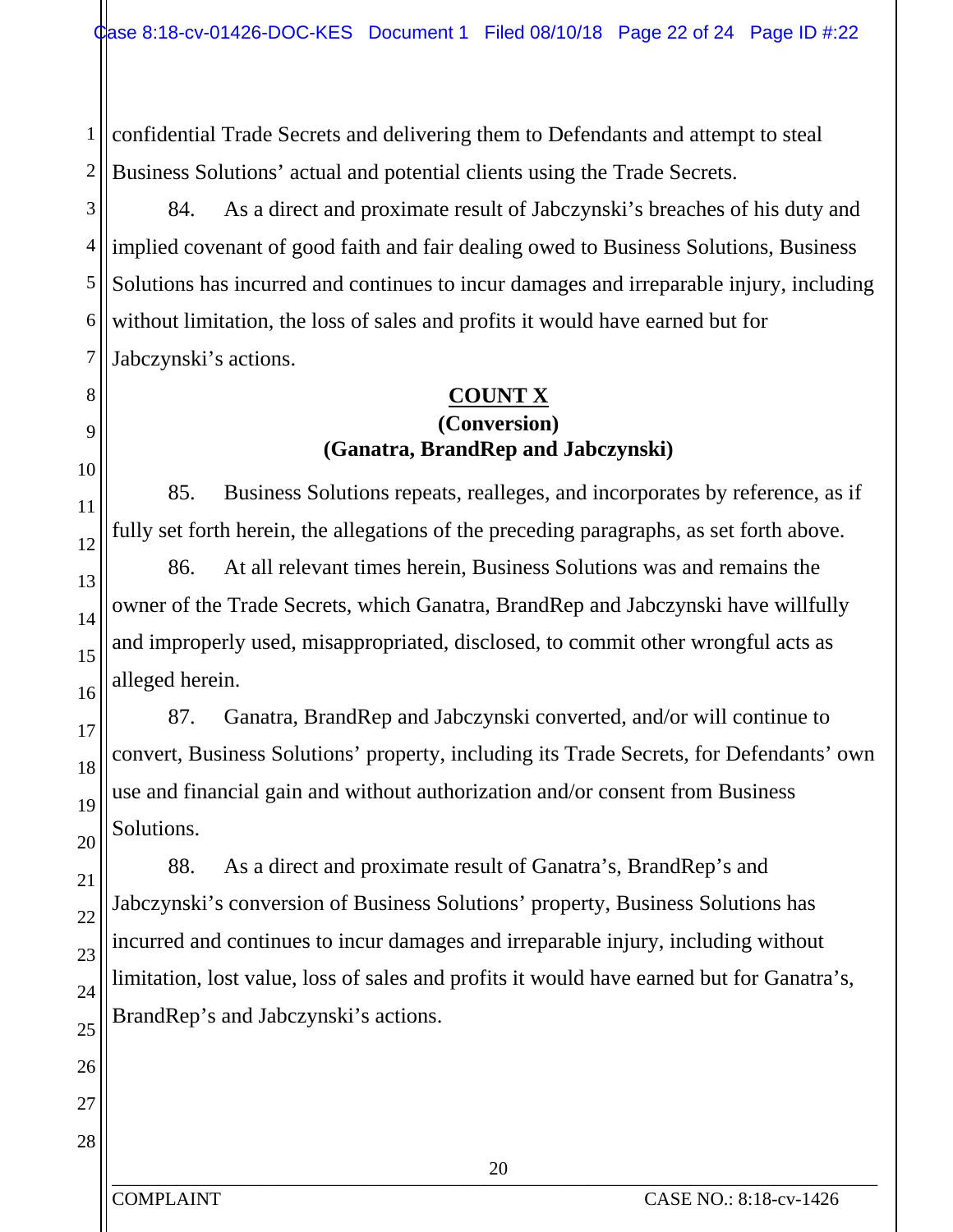|                |                                                                         | Case 8:18-cv-01426-DOC-KES Document 1 Filed 08/10/18 Page 23 of 24 Page ID #:23 |  |  |  |  |
|----------------|-------------------------------------------------------------------------|---------------------------------------------------------------------------------|--|--|--|--|
|                |                                                                         |                                                                                 |  |  |  |  |
|                | <b>PRAYER FOR RELIEF</b>                                                |                                                                                 |  |  |  |  |
| $\overline{c}$ | WHEREFORE, Business Solutions prays for judgment and relief as follows: |                                                                                 |  |  |  |  |
| 3              | A.                                                                      | Judgment in Business Solutions' favor that:                                     |  |  |  |  |
| 4              |                                                                         | 1.<br>Defendants wrongfully misappropriated or used Business                    |  |  |  |  |
| 5              |                                                                         | Solutions' Trade Secrets.                                                       |  |  |  |  |
| 6              |                                                                         | 2.<br>Ganatra, Americor, and BrandRep wrongfully aided and abetted              |  |  |  |  |
| 7              |                                                                         | Jabczynski in misappropriating Business Solutions' Trade Secrets.               |  |  |  |  |
| 8              |                                                                         | 3.<br>Jabczynski breached his Agreement.                                        |  |  |  |  |
| 9              |                                                                         | Ganatra, Americor, and BrandRep induced Jabczynski to breach his<br>4.          |  |  |  |  |
| 10             |                                                                         | Agreement.                                                                      |  |  |  |  |
| 11             |                                                                         | 5.<br>Defendants engaged in unfair competition.                                 |  |  |  |  |
| 12             |                                                                         | Jabczynski breached the implied covenant of good faith and fair<br>6.           |  |  |  |  |
| 13             |                                                                         | dealing.                                                                        |  |  |  |  |
| 14             |                                                                         | Defendants improperly converted Business Solutions' property.<br>7.             |  |  |  |  |
| 15             | <b>B.</b>                                                               | Temporary, preliminary and permanent injunctive relief enjoining                |  |  |  |  |
|                | 16 Defendants from:                                                     |                                                                                 |  |  |  |  |
| 17             |                                                                         | Misappropriating and/or aiding and abetting in the misappropriation<br>1.       |  |  |  |  |
| 18             |                                                                         | of Business Solutions' Trade Secrets.                                           |  |  |  |  |
| 19             |                                                                         | 2.<br>Violating the terms of Jabczynski's Agreement.                            |  |  |  |  |
| 20             |                                                                         | 3.<br>Maintaining – and, correspondingly, requiring Defendants to               |  |  |  |  |
| 21             |                                                                         | promptly deliver and turn over to Business Solutions – any and all              |  |  |  |  |
| 22             |                                                                         | property of Business Solutions which is in Defendants' possession,              |  |  |  |  |
| 23             |                                                                         | custody or control.                                                             |  |  |  |  |
| 24             | $\mathcal{C}$ .                                                         | Compensatory damages.                                                           |  |  |  |  |
| 25             | D.                                                                      | Disgorgement of profits.                                                        |  |  |  |  |
| 26             | Ε.                                                                      | Constructive trust.                                                             |  |  |  |  |
| 27             | F.                                                                      | Punitive and/or exemplary damages.                                              |  |  |  |  |
| 28             |                                                                         | 21                                                                              |  |  |  |  |
|                | <b>COMPLAINT</b>                                                        | CASE NO.: 8:18-cv-1426                                                          |  |  |  |  |